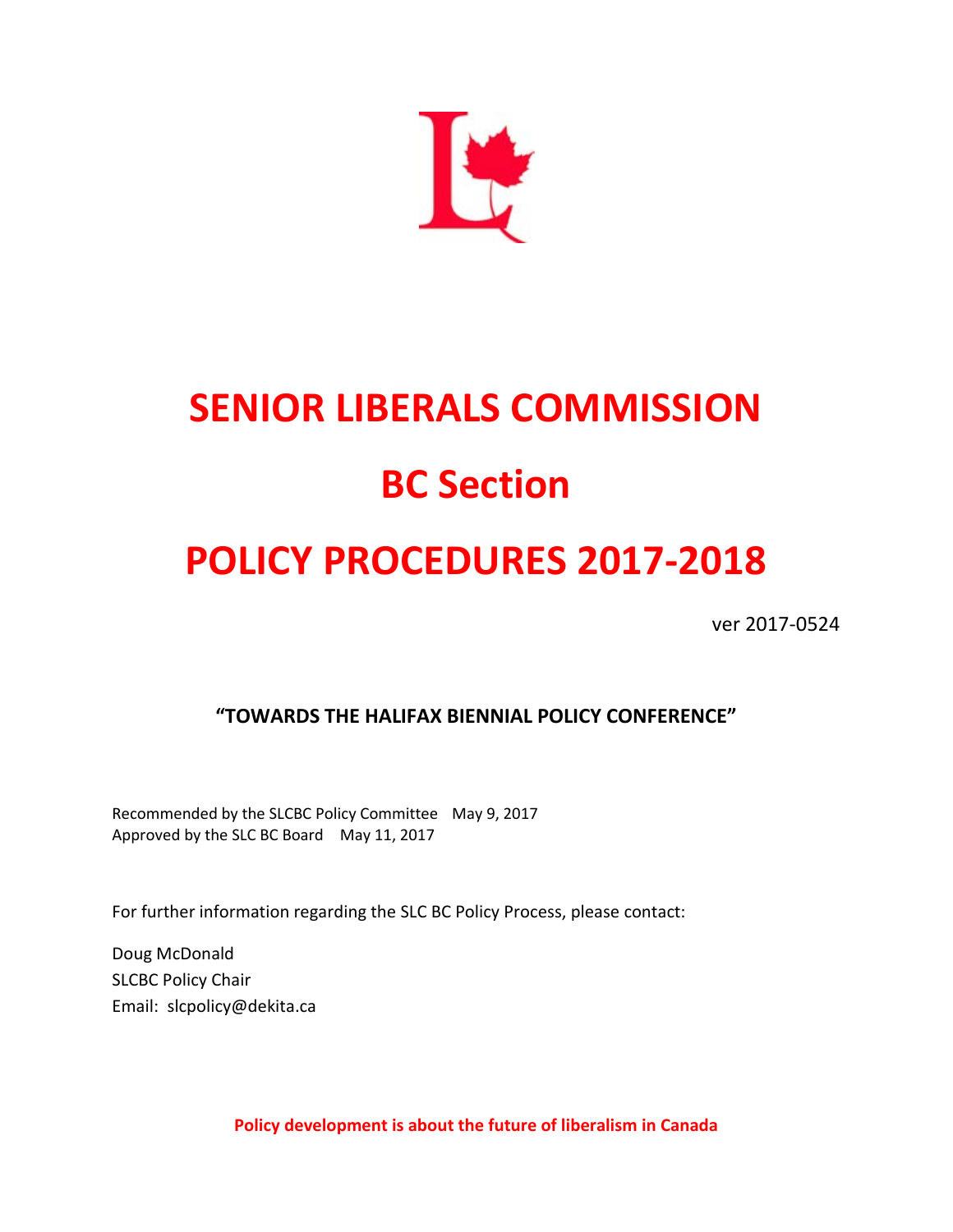



#### **TABLE OF CONTENTS**

|                                                         | Page           |  |
|---------------------------------------------------------|----------------|--|
| 1. PURPOSE                                              | 1              |  |
| 2. KEY DATES                                            | $\mathbf{1}$   |  |
| 3. CRITERIA TO BE MET                                   | $\mathbf{1}$   |  |
| 4. SLCBC PROCEDURES (including COLLABORATION WITH EDAs) | $\overline{2}$ |  |
| 5. SLCBC POLICY PROCESS PRINCIPLES                      | 6              |  |
| <b>FIGURE 1: SCHEDULE AND CRITICAL DATES</b>            | following 1    |  |
| FIGURE 2: FRAMEWORK OF SLC POLICY DEVELOPMENT           | following 3    |  |
| <b>CHECK LIST</b>                                       | following 6    |  |
| APPENDIX A: POLICY RESOLUTIONS - REQUIREMENTS           |                |  |
| APPENDIX B: TEMPLATE - POLICY RESOLUTIONS               |                |  |
| APPENDIX C: TERMS OF REFERENCE - POLICY WORKING GROUPS  |                |  |
| APPENDIX D: SAMPLE BACKGROUND PAPER                     |                |  |
|                                                         |                |  |

APPENDIX E: GUIDE TO POLICY MEETINGS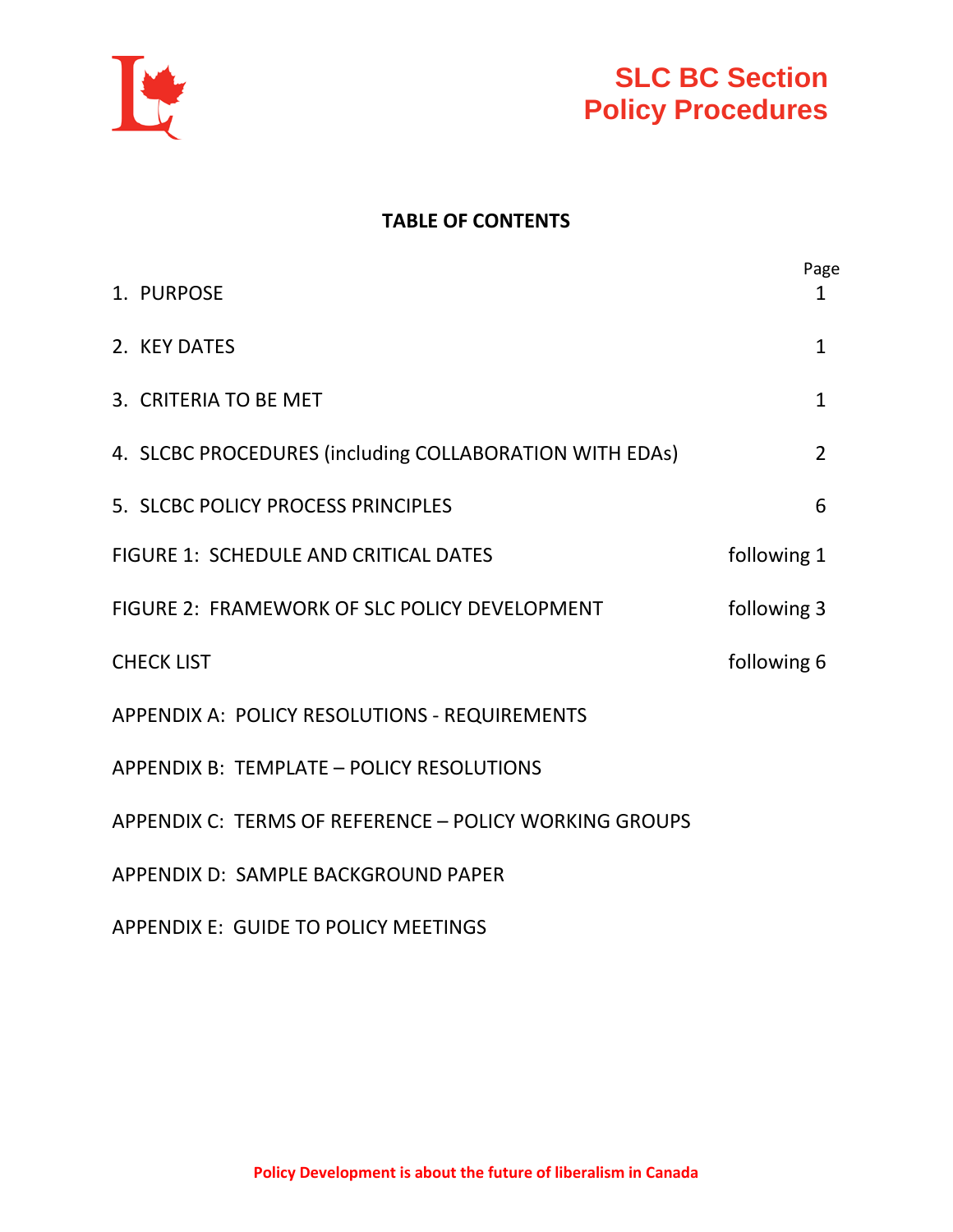

Page **1** of **6**

#### **1. PURPOSE:**

This document describes the procedures, including schedules and criteria, for SLCBC members to follow in developing policy resolutions toward consideration at the Policy Biennial in Halifax NS April 19-21, 2018

#### **2. KEY DATES**

| June 23, 2017         | Working groups advise SLCBC and LPCBC Policy Committees<br>regarding policy resolutions being considered for development |
|-----------------------|--------------------------------------------------------------------------------------------------------------------------|
| July 28, 2017         | Working groups submit resolutions to SLCBC Policy Committee                                                              |
| Aug 1 through Aug 14  | On-line debate of accepted resolutions                                                                                   |
| Aug 21 through Aug 25 | On-line voting to determine priority resolutions                                                                         |
| Aug 31, 2017          | Deadline to submit 3 priority resolutions to SLC Policy Committee                                                        |
| Sept 1, 2017          | Deadline to submit policy resolutions to LPC BC Policy Process                                                           |
|                       |                                                                                                                          |

Further details can be found in Figure 1

#### **3. CRITERIA TO BE MET**

#### **Policy Resolutions**

To be eligible for consideration within the LPC Policy Process, policy resolutions must meet the following criteria as described in the LPC Policy Development Guidelines Clause 4:

- respect Canada's Constitution and Charter of Rights and Freedoms.
- be within federal jurisdiction and focused on a public policy purpose.
- express a judgement that LPC should take a position or press for action on an issue.
- be factual and reflect consultation with recognised experts.
- be the result of a democratic process that includes meaningful grassroots engagement with Registered Liberals.
- be submitted to the LPC National Policy Committee before November 27, 2017.
- not replicate 2015 election platform commitments or priority resolutions from 2014 or 2016 National Conventions.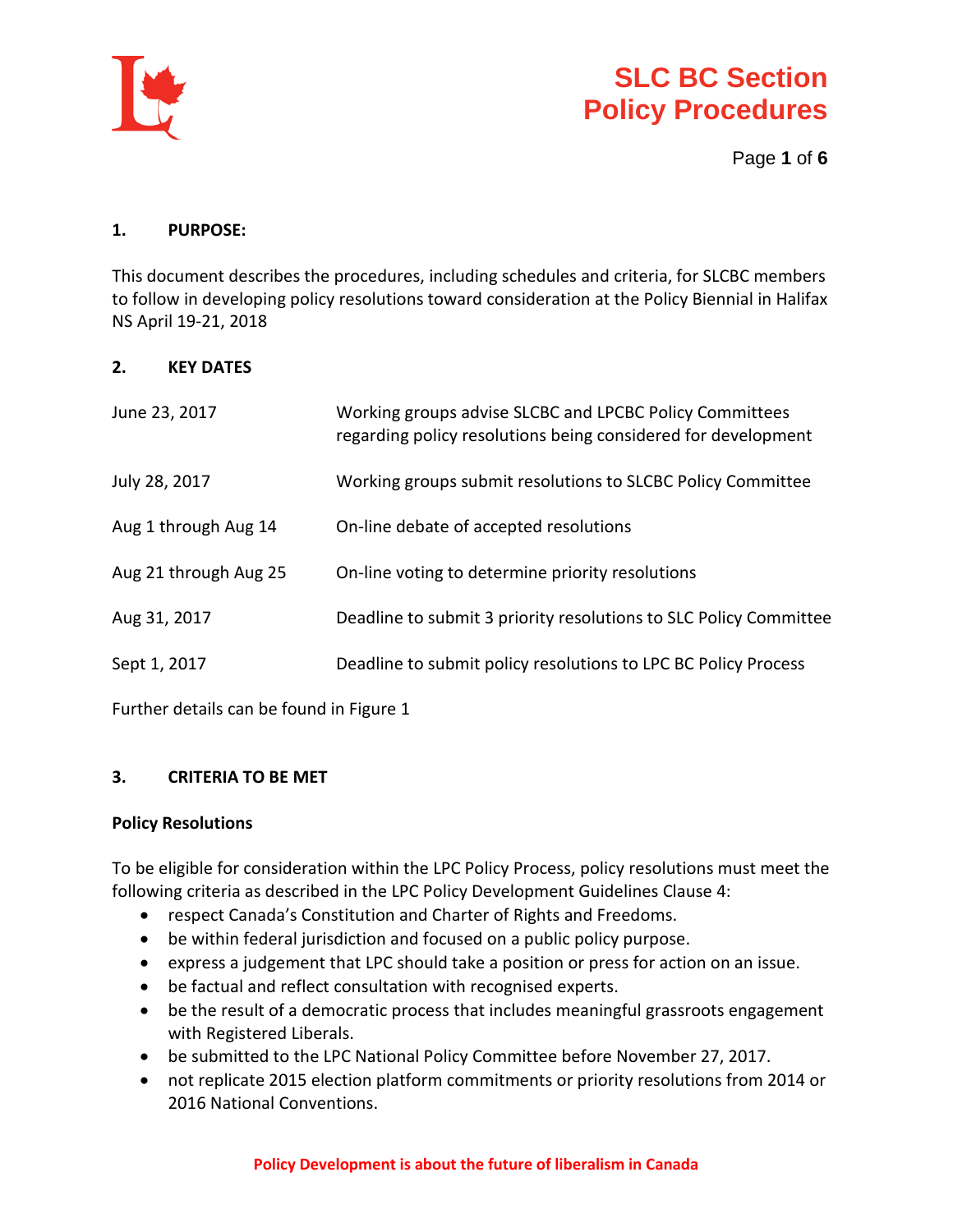

## **SLCBC Policy Procedures Figure 1**

#### **SLCBC POLICY SCHEDULE and CRITICAL DATES 2017**

| <b>Date</b>   | <b>Task</b>                                                                                          | Completed |
|---------------|------------------------------------------------------------------------------------------------------|-----------|
| 15-Apr-17     | Email sent advising link to national questionnaire Part 1                                            | 10-Apr-17 |
| 30-Apr-17     | Questionnaire closes                                                                                 | 18-Apr-17 |
| $1-May-17$    | Sections lead development of policy resolutions within the<br><b>framework of SLC Policy Manual</b>  |           |
| Early June 17 | Part 2 Questionnaire posted                                                                          |           |
| Mid June 17   | Ranking of issues closes                                                                             |           |
| Mid June 17   | Sections advised of priority issues                                                                  |           |
| $23$ -Jun-17  | Working groups advise LPCBC Policy Committee and SLCBC Policy<br>Committee regarding selected issues |           |
| 28-Jul-17     | <b>Working groups submit resolutions to SLCBC Policy Committee</b>                                   |           |
| $1$ -Aug-17   | SLC Policy Committee post all resolutions for deliberation, debate<br>and collaboration              |           |
| 14-Aug-17     | On-line debate closes                                                                                |           |
| 18-Aug-17     | Authors complete amendments, submit revisions to SLC Policy<br>Committee                             |           |
| 21-Aug-17     | Final resolutions posted for on-line voting                                                          |           |
| 25-Aug-17     | On-line voting ends                                                                                  |           |
| 31-Aug-17     | Deadline to submit 3 priority resolutions to SLC Policy Committee                                    |           |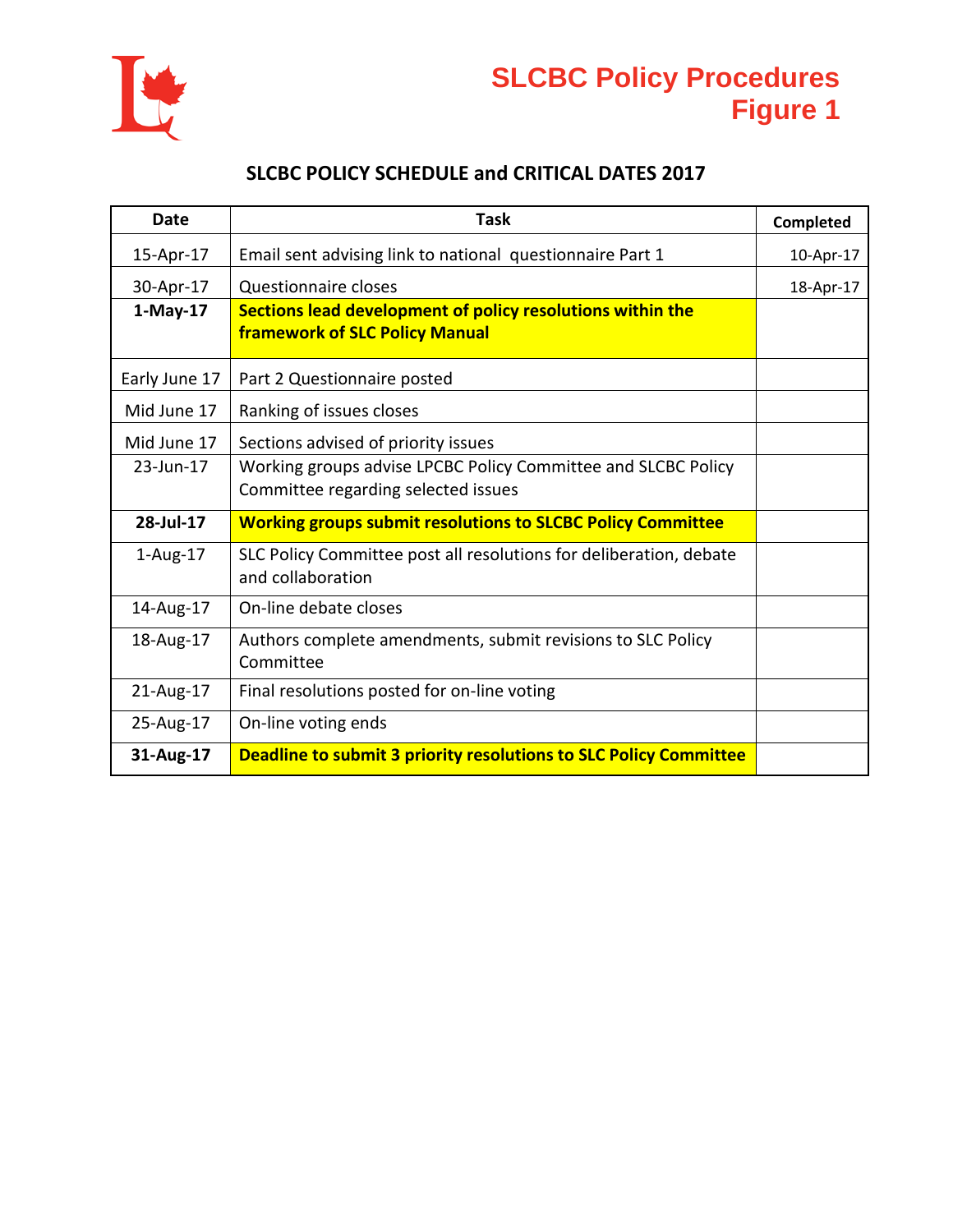

Page **2** of **6**

Policy Resolutions must meet the specific requirements detailed in Appendix A and follow the form shown in Appendix B.

#### **SLC Policy Process**

In addition, the SLC Policy Process requires that policy resolutions submitted for consideration:

- meet all of the above criteria of the LPC Policy Process.
- be aligned with the SLC national priority issues determined by senior Registered Liberals through their responses to an SLC policy questionnaire.
- are developed by a working group of senior Registered Liberals .
- provide evidence of meaningful engagement with at least one EDA.
- are supported by a background paper providing insight into the issue being addressed.
- be prioritized through a process open to senior Registered Liberals, first within their SLC Section and then nationally.

Further detail of the SLC Policy Process can be found in the SLC Policy Manual 2017-18 located at <http://slc-cal.liberal.ca/>

#### **Cover Sheet**

Each policy resolution submitted for consideration to the SLC Policy Committee should be accompanied by a cover sheet providing the following information:

- A list of the EDAs and other SLC Sections or Commissions who participated in the formulation of the background paper and the policy resolution.
- A list of the members of the working group who participated in the development of the background paper and the policy resolution.
- A link to access a copy of the background paper.
- The lead author of the paper, who will also be responsible for monitoring the online debate associated with the resolution and determining what, if any, amendments are appropriate, prior to the prioritization vote.

#### **4. SLCBC PROCEDURES** including ENGAGEMENT WITH EDAs

**Meaningful engagement** with the EDAs is a requirement of the LPC Policy Process and is critical to the success of this SLCBC Policy Procedure. Effective development of policy resolutions by the SLC requires establishing and implementing procedures to **ensure that the SLC BC and EDA Policy Processes and Procedures complement one another.**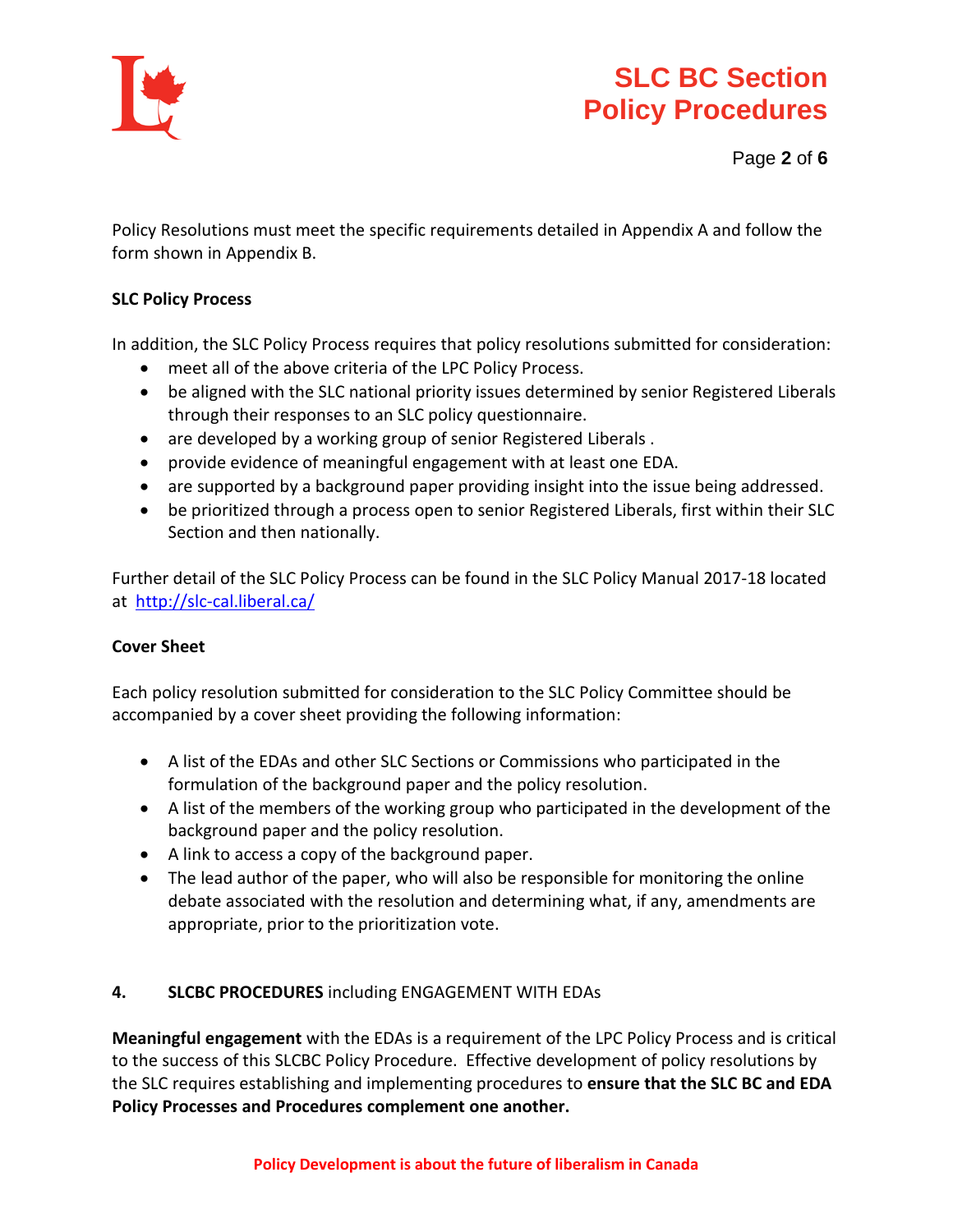

Our guiding principles in relation to engagement include:

- We accept that many EDAs are protective of their role in developing policy within the LPC.
- The SLC has a national mandate to engage with and represent senior Registered Liberals' interests within the LPC. The SLC Policy Process is one of the primary vehicles for the SLC to accomplish this mandate.
- It is crucial that the SLC not be perceived by any EDA to be in conflict or competition with it.

The key steps within the SLC Policy Process, including those impacting the SLCBC procedures are shown in Figure 2 extracted from the SLC Policy Manual 2017-18.

The main steps in the SLCBC policy procedure are listed in the Policy Procedures Checklist at the end of this document. The completed checklist is to be submitted with the specific policy resolutions long with other supporting materials. The SLC Riding Rep is the primary interface between the SLCBC Policy Committee and the EDA Policy Committee.

Further details regarding the SLCBC Policy Procedures follow:

- 1) At the same time as the EDAs are identifying key issues in accordance with the LPCBC Policy Guidelines, the **SLC Policy Committee will be identifying the priority issues of concern to senior Registered Liberals throughout Canada** through a questionnaire distributed to all senior Registered Liberals by the LPC National office. The SLC Policy Committee will advise SLCBC as to the nature of these issues as soon as they are determined, currently expected by mid June, 2017.
- 2) **The SLC BC Policy Committee will offer to collaborate with the EDA Policy Committees to establish the mechanisms for engaging senior Registered Liberals within the riding to identify their significant issues and concerns.** One recommended approach toward achieving meaningful engagement includes:
	- a. The SLC BC Section, through the SLC Riding Reps or Seniors' Clubs, will participate in the EDA process to identify issues that are of importance to senior Registered Liberals within the EDA.
	- b. SLCBC will determine, through discussion with the EDA Policy Committee, those issues for which they are interested to have SLCBC representatives, working with the senior Registered Liberals, play a supporting role in developing specific policy resolutions.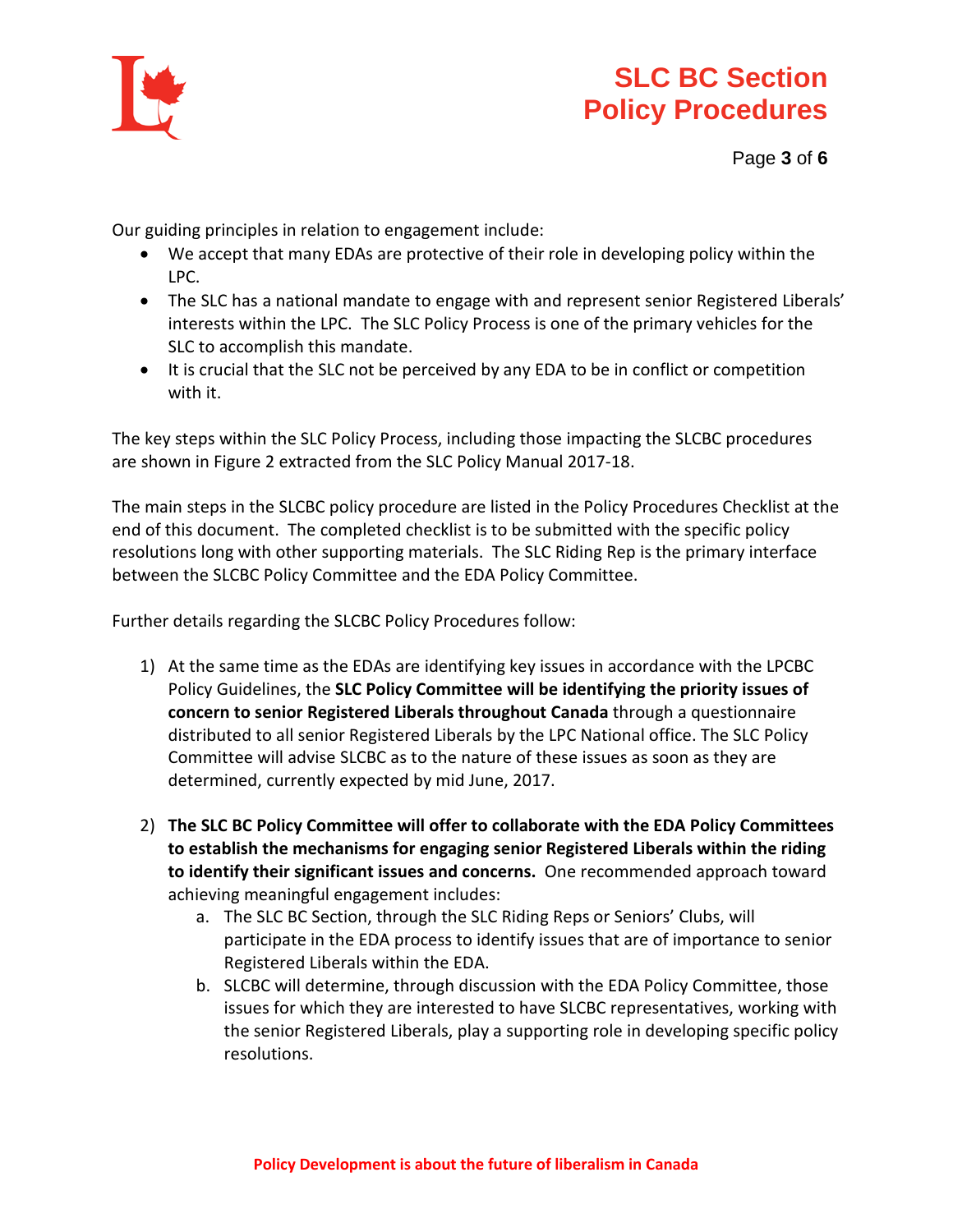

## **SLC Policy Process 2017-18 Figure 2**

#### FRAMEWORK FOR SLC **SECTIONAL** POLICY DEVELOPMENT

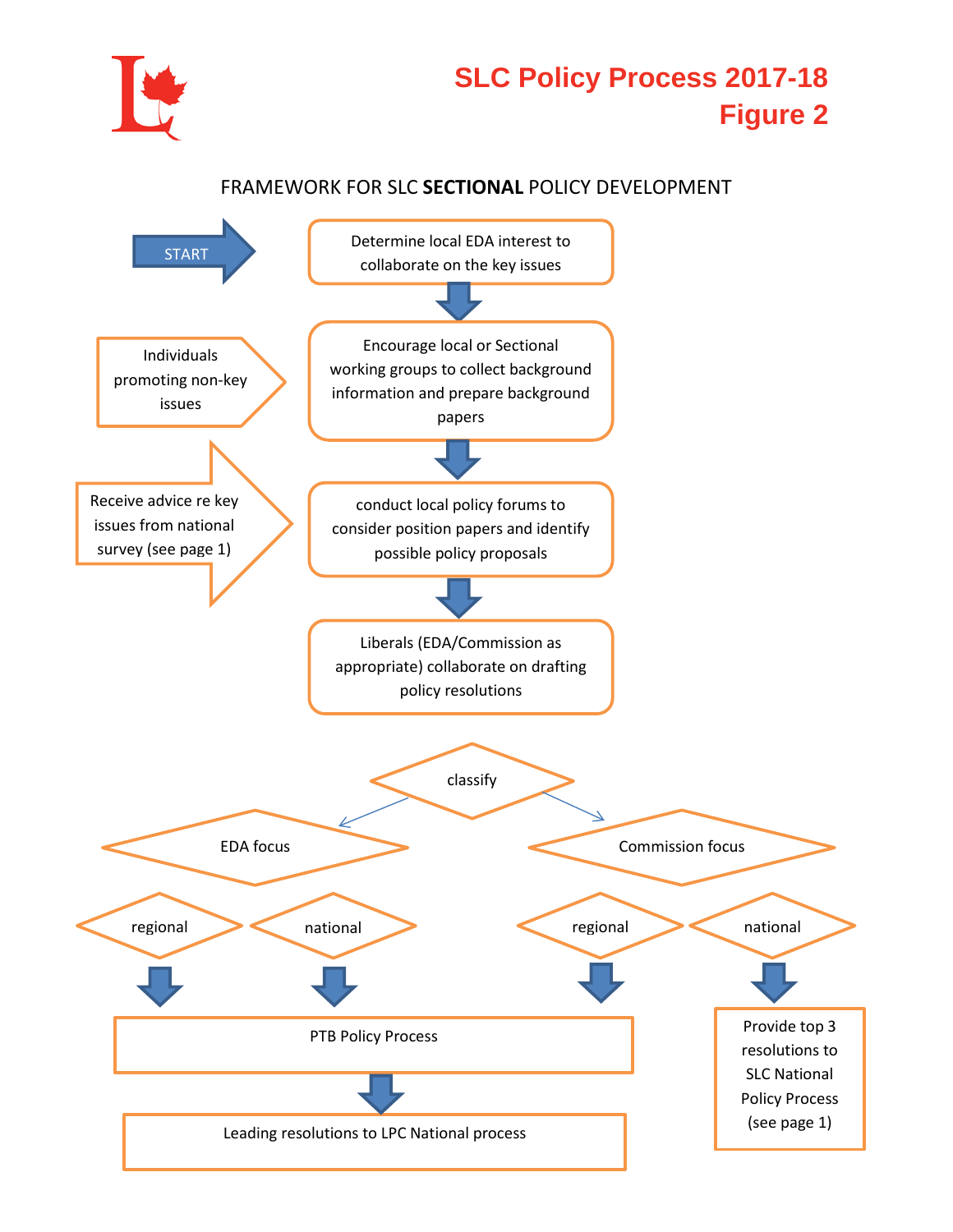#### FRAMEWORK FOR SLC **NATIONAL** POLICY DEVELOPMENT

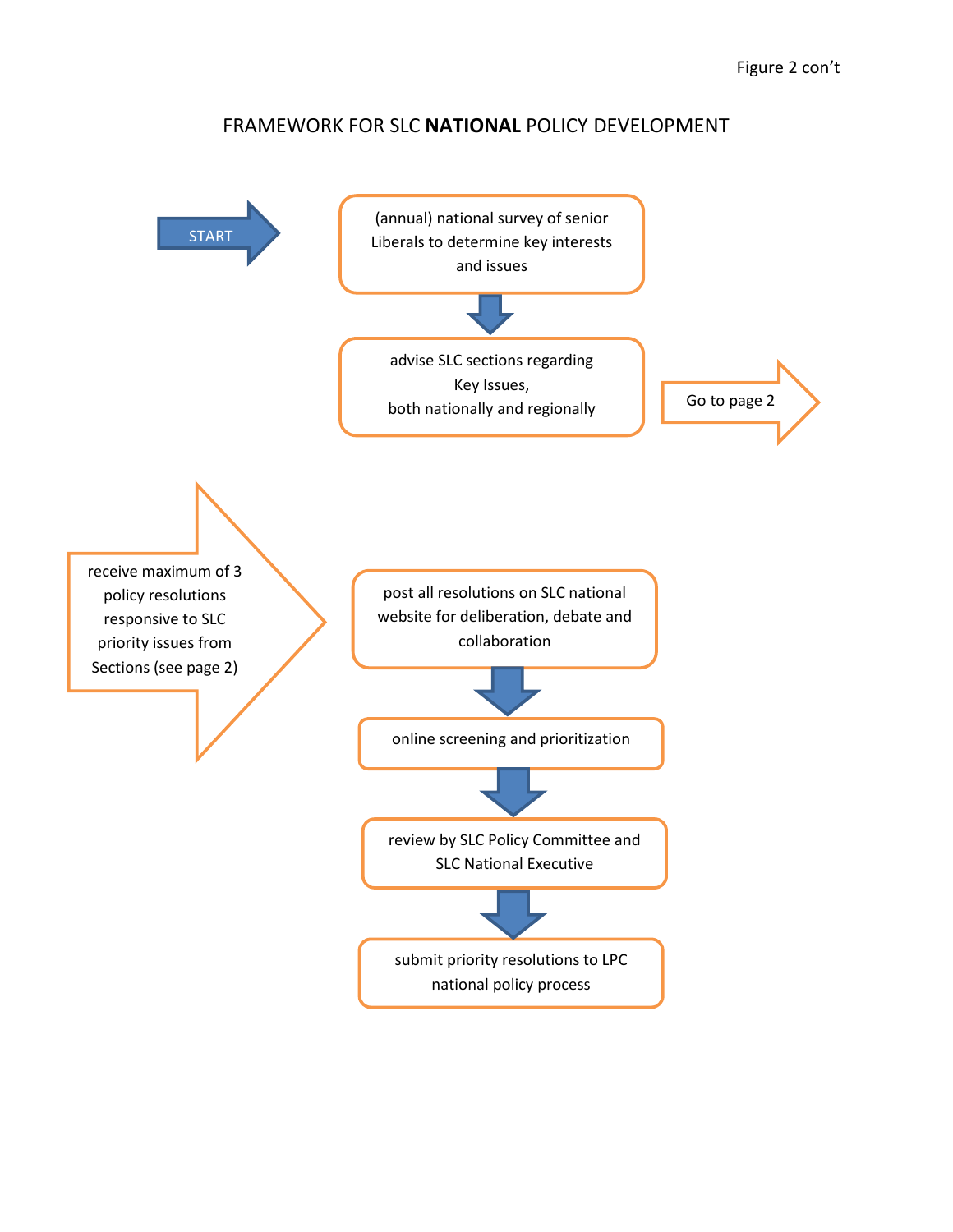

Page **4** of **6**

- 3) **For those issues where there is agreement to co-operate, working groups will be established, typically comprising six to eight senior Registered Liberals, to develop background papers and policy resolutions responsive to agreed issues and concerns.**
	- a. The intent of the background papers is to provide an understanding of each issue so as to encourage developing high quality policy resolutions for subsequent debate and prioritization.
	- b. The SLCBC Policy Committee encourages each working group to develop Terms of Reference to guide its activities. A template for such Terms of Reference can be found in Appendix C. An example of a background paper is provided in Appendix D.
	- c. In the event that several ridings have engaged with the SLCBC to develop similar issues, the SLCBC Policy Committee will encourage the various groups to work together toward a single response.
- 4) **For those issues that the EDA and the SLCBC Section have agreed to co-operate, discussion will take place to determine which policy resolutions will be submitted for consideration within the SLC Policy Process and which will be submitted for consideration within the LPC BC Policy Process**.
	- a. In this deliberation, the EDA and SLCBC Section will seek the advice of the working group that is developing the background paper and policy resolutions
	- b. It is not required that the EDA submit policy resolutions through the SLC Policy Process, but it is noted that the SLC process will provide national exposure and potential Canada-wide support for such resolutions.
	- c. Policy resolutions to be submitted for consideration within the LPCBC Policy Process can be submitted either by the EDA or SLCBC on the advice of the working group.
	- d. All policy resolutions to be submitted through the SLCBC, whether through the SLC policy process or the LPCBC process must be acknowledged by the appropriate EDA Board and approved by the SLC BC Board on the recommendation of the SLCBC Policy Committee.
	- e. Policy resolutions submitted for consideration within the SLC Process must be responsive to the SLC national priority issues and meet the other criteria required of the SLC Policy Process.
	- f. Policy resolutions resulting from the joint efforts of the EDA and SLCBC that address issues outside of the scope of the SLC national priorities can be submitted for consideration within the LPCBC process, provided they meet the criteria of that process.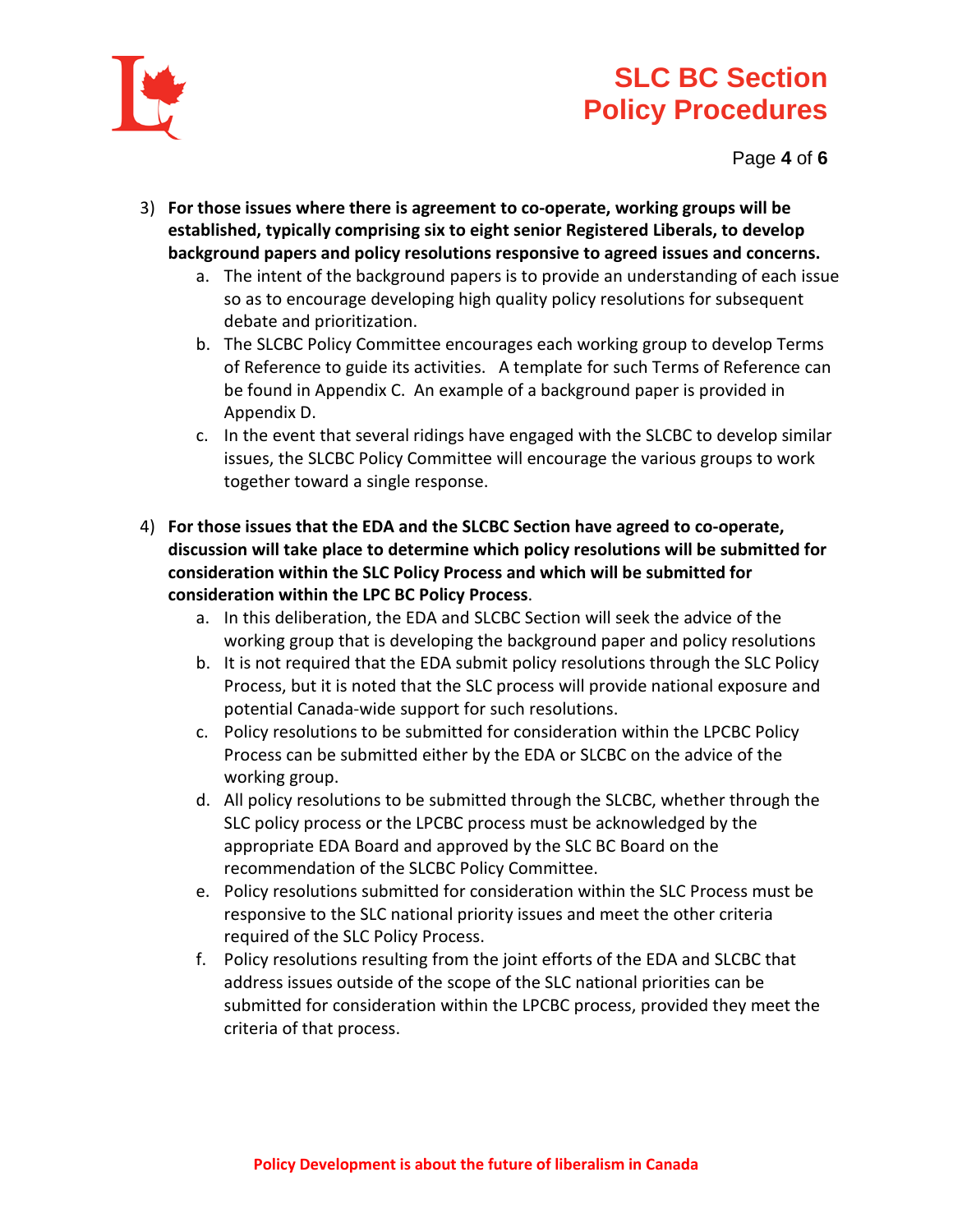

Page **5** of **6**

- 5) **Policy resolutions resulting from SLCBC working groups and that are submitted for consideration within the SLC Policy Process will be reviewed by the SLCBC Policy Committee to confirm that they meet the criteria associated with submission of policy resolutions to the SLC Policy Process.** 
	- a. Those not meeting the criteria will be returned to the attention of the EDA policy working group for reconsideration.
- 6) **Those policy resolutions that meet the SLC Policy Process criteria will be posted online for deliberation, debate and ultimately prioritization**.
	- a. This deliberation and debate can take place on-line or through local or regional policy workshops, or other means that provide an opportunity for broad engagement by senior Registered Liberals. Organisers of policy workshops or other face to face meetings should consult Appendix E to help match the meeting to its purpose.
	- b. The SLC is arranging for a secure, password-protected forum to facilitate exchange of information among senior Registered Liberals on each such resolution. Senior Registered Liberals who wish to participate in the debate will have to register for the forum.
	- c. The authors of the policy resolution are expected to follow such deliberation and will be given a short period to amend their resolution to reflect such deliberation prior to the online prioritization vote.
- 7) **The SLCBC Section is permitted to submit up to three resolutions for consideration within the SLC Policy Process. The three resolutions will be determined by senior Registered Liberals throughout BC through an on-line vote arranged by the SLCBC Policy Committee**.
	- a. Online voting will begin on or about August 20, 2017 using appropriate survey software.
- 8) **The SLCBC Policy Committee will forward the three policy resolutions receiving the highest number of votes to the SLCBC Board for review and approval to submit them no later than August 31 for consideration within the SLC Policy Process**.
	- a. The resolutions forwarded by SLCBC for national consideration within the SLC will be reviewed for consistency with the SLC Policy Process criteria. Those that meet these criteria will be posted, along with those resolutions received from other SLC Sections, for online debate and deliberation. Authors of the resolutions will be given a short period to consider further amendments.
	- b. Following this national debate and any amendments, the priority resolutions to be submitted for consideration within the LPC Policy Process will be determined using an online voting process, similar to that used previously within SLCBC.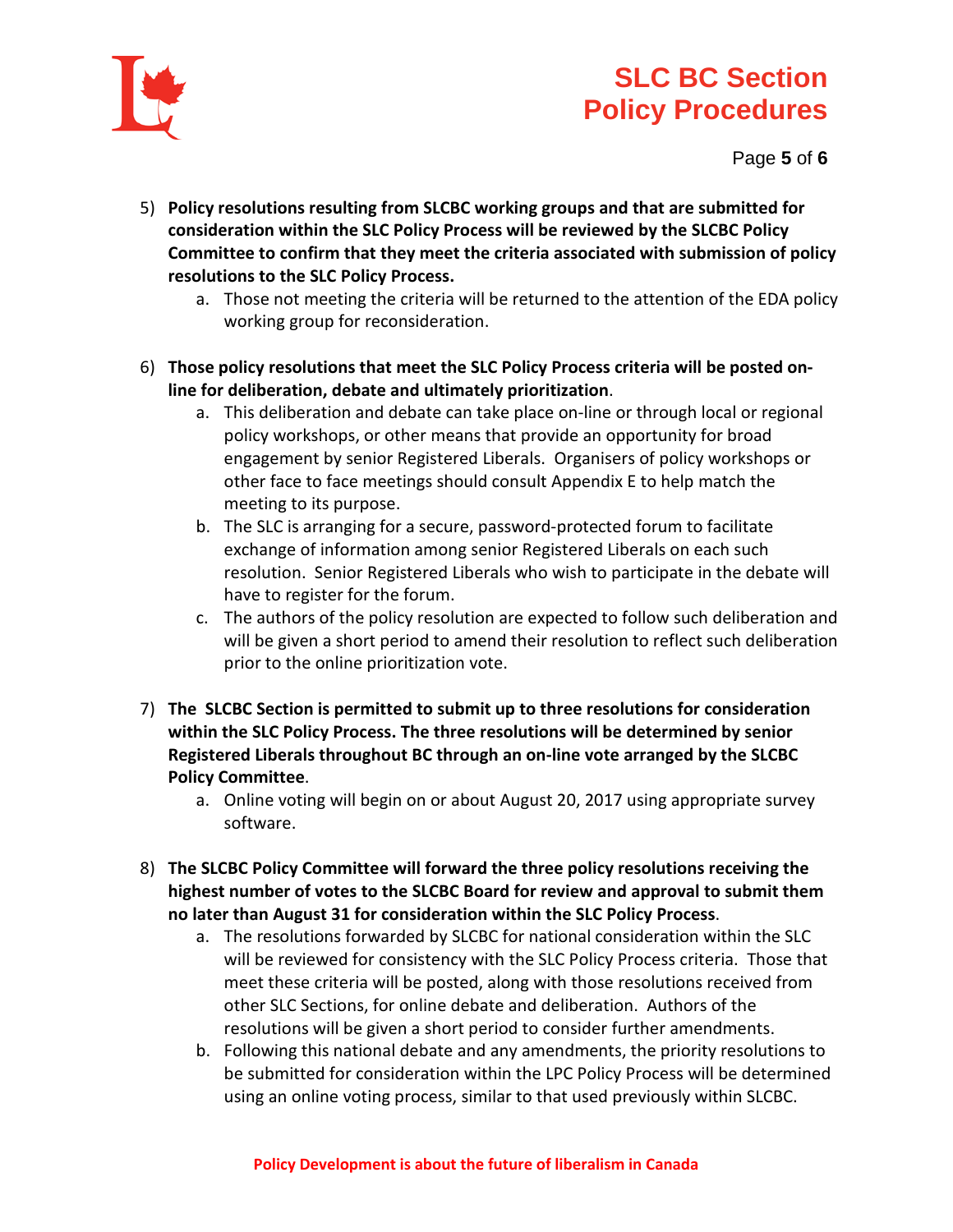

#### Page **6** of **6**

c. The six resolutions receiving the highest number of votes will be forwarded to the LPC National Policy Committee.

#### **5. SLCBC POLICY PROCESS PRINCIPLES**

- i. The focus of the SLC Policy Process lies with the SLC Sections within the principles, criteria and rules established by the SLC Policy Committee and accepted by the SLC National Executive.
- ii. Senior Registered Liberals are at the centre of the SLC Policy Process. SLCBC is expected to support the EDA policy processes and engage with these senior Registered Liberals through that process with the objective of determining the issues and interests of senior Registered Liberals.
- iii. SLCBC will pursue development of policy resolutions only to the extent that we have at least one EDA co-operating with us;
- iv. SLCBC, in collaboration with its EDA partners, can submit up to three policy resolutions responsive to SLC national priority issues and consistent with LPC and SLC criteria as noted in the SLC Policy Manual.
- v. Alternatively, the SLCBC can submit policy resolutions with its EDA partners reflecting issues as determined by senior Registered Liberals for consideration within the LPCBC policy process provided they meet the criteria of that LPCBC process.
- vi. It will be up to the members of the working group and the EDA to determine whether they wish to submit their policy resolutions for consideration within the SLC policy process or the LPCBC process;
- vii. The EDA Board must acknowledge all policy resolutions submitted for consideration by the SLCBC Policy Committee, whether intended for the SLCBC Policy Process or the LPCBC Policy Process;
- viii. Policy resolutions submitted for consideration within the SLC Policy Process or LPCBC Policy Process the will be expected to meet the specific criteria of that respective process.
- ix. Each policy resolution put forward by SLCBC must be recommended by the SLCBC Policy Committee and approved by the SLCBC Board.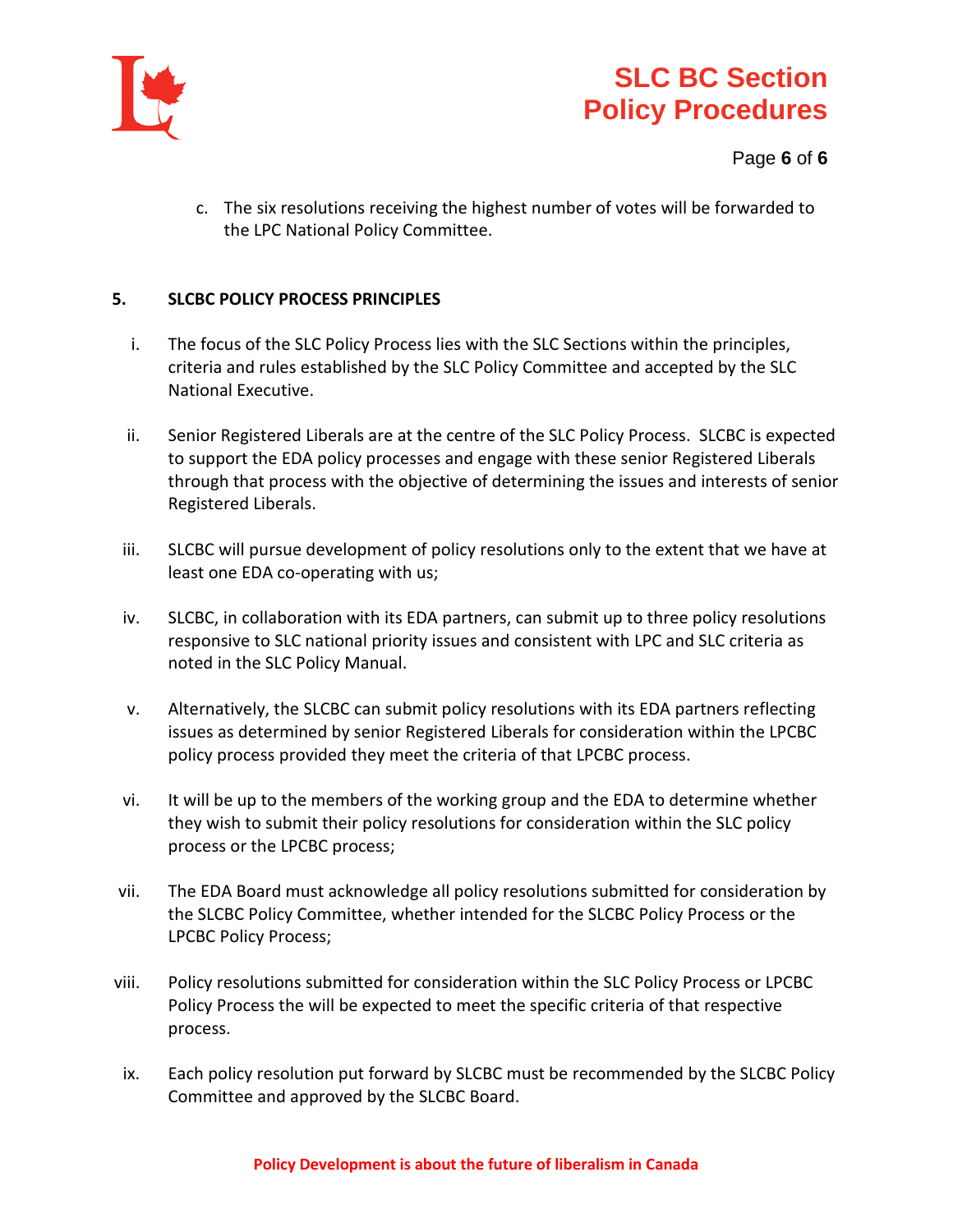

POLICY ISSUE:\_\_\_\_\_\_\_\_\_\_\_\_\_\_\_\_\_\_\_\_\_\_\_\_\_\_\_\_\_\_\_\_\_\_\_\_\_\_\_\_\_\_\_\_\_\_\_\_\_\_\_\_\_

Completed by SLC Riding Rep: \_\_\_\_\_\_\_\_\_\_\_\_\_\_\_\_\_\_\_\_\_\_\_\_\_\_\_\_\_\_\_\_\_\_\_\_\_\_\_

| <b>TASK</b>                                                                  | <b>Date</b> |
|------------------------------------------------------------------------------|-------------|
|                                                                              | Completed   |
| EDA identifies key issues (per LPCBC Policy Guidelines)                      |             |
| <b>SLC advises National Priority Issues</b>                                  |             |
| EDA Policy Committee and SLC Riding Rep identify common interests and        |             |
| create joint working group (including SLC Riding Rep)                        |             |
| Working group undertakes research and prepares background paper              |             |
| Working group drafts one or more policy resolutions                          |             |
| EDA Policy Committee arranges review of policy resolutions as per LPCBC      |             |
| <b>Policy Guidelines</b>                                                     |             |
| Working group completes necessary amendments                                 |             |
| EDA Policy Committee accepts policy resolution and recommends                |             |
| acceptance by EDA Board                                                      |             |
| EDA Board approves policy resolution and determines whether to submit to     |             |
| <b>SLCBC Policy Process or LPCBC Policy Process</b>                          |             |
| SLC BC Policy Committee reviews policy resolution against criteria and       |             |
| arranges for province wide deliberation and debate                           |             |
| Working group considers appropriate amendments                               |             |
| SLCBC Policy Committee arranges for on-line ranking of policy resolutions    |             |
| SLCBC Policy Committee recommends top ranked resolutions to SLCBC Board      |             |
| SLCBC Board approves policy resolution for submission to SLC Policy Process  |             |
| or to LPCBC Policy Process                                                   |             |
| <b>National Prioritisation</b>                                               |             |
| SLC Policy Committee reviews policy resolution against criteria and arranges |             |
| for national online comment and debate                                       |             |
| EDA working group considers appropriate amendments                           |             |
| SLC Policy Committee arranges for national online vote to determine priority |             |
| resolutions                                                                  |             |
| SLC Policy Committee prepares recommendations to SLC National Executive      |             |
| SLC National Executive approves submission of priority resolutions to LPC    |             |
| <b>National Policy Committee</b>                                             |             |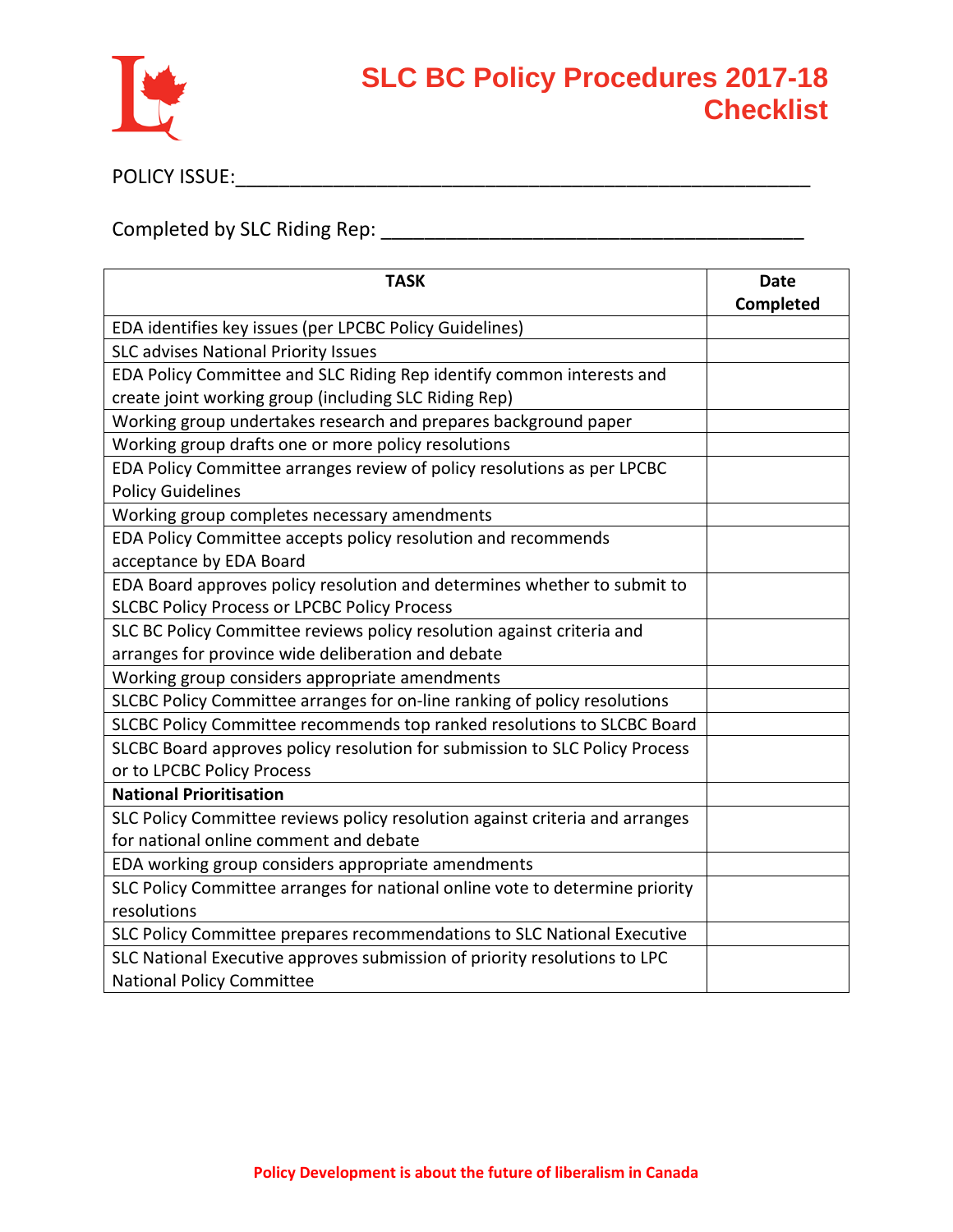

#### **POLICY RESOLUTIONS - REQUIREMENTS**

Policy resolutions must be no more than 275 words and divided into 4 sections as follows:

| <b>SECTION</b> | <b>DESCRIPTION</b>                                                                                                                                                                                                                     |
|----------------|----------------------------------------------------------------------------------------------------------------------------------------------------------------------------------------------------------------------------------------|
| Title          | Should be concise and readily convey the subject of the resolution                                                                                                                                                                     |
| Preamble       | The situation that gives rise to the policy idea and why it is important;<br>statements based on objectively verifiable facts that start with<br>"WHEREAS"; identify third parties consulted in preparation of the<br>policy proposal. |
| Direction      | Identify actions that sponsor wants the LPC to take in a statement or<br>series of statements beginning with "BE IT RESOLVED"                                                                                                          |
| Sponsor        | Sponsor(s) name and contact link                                                                                                                                                                                                       |

A sample policy resolution is provided as Appendix A.

Each SLC Section may submit a maximum of three priority policy resolutions for consideration within the SLC Policy Process. The SLC Policy Committee will organize an online debate and prioritization of all policy resolutions received from the Sections with the objective of prioritizing the six policy resolutions that the SLC is able to submit for consideration by the LPC National Platform Committee (when it is established) and from within which the top three priority resolutions that will be considered by LPC National Policy Committee.

Each policy resolution submitted for consideration to the SLC Policy Committee should be accompanied by the cover sheet providing the following information:

- A list of the EDAs and other SLC Sections or Commissions who participated in the formulation of the background paper and the policy resolution.
- A list of the members of the working group who participated in the development of the background paper and the policy resolution.
- A link to access a copy of the background paper.
- The lead author of the paper, who will also be responsible for monitoring the online debate associated with the resolution and determining what, if any amendments are appropriate, prior to the prioritization vote.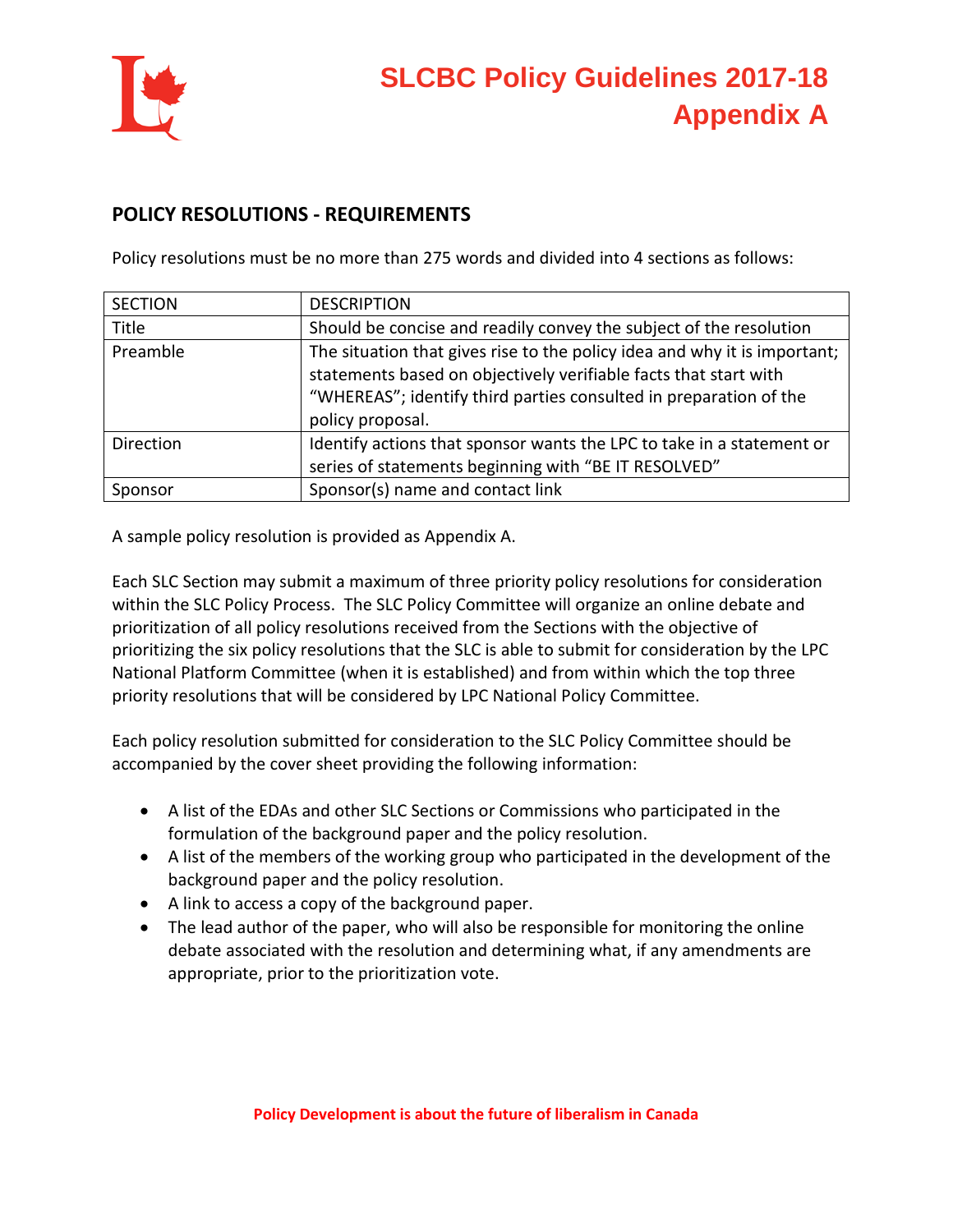

## **SLCBC Policy Guidelines 2017-18 Appendix B**

#### TEMPLATE: Policy Resolutions

The following is a Template to assist Registered Liberals in meeting the quality requirements expected of each Policy Resolution submitted by a PTB or Commission for consideration at the LPC 2018 Policy Biennial.

#### **NATIONAL WATER SECURITY STRATEGY**

**WHEREAS** water is a fundamental requirement for life, liberty and the security of the individual;

**WHEREAS** numerous Canadian communities have, or continue to have water shortages and water quality challenges;

**WHEREAS** water security faces increasing risk due to climate change;

**WHEREAS** commercial water rights and permits are being sold for much less than fair value to Canadians;

**WHEREAS** the sponsors of this resolution consulted researchers at the University of Saskatchewan and a wide variety of agriculture and environmental stakeholders across Canada in the preparation of this resolution;

**BE IT RESOLVED** that the Liberal Party of Canada urge the Government of Canada to update and implement the 1987 Federal Canada Water Policy, with additional attention to:

- establishing priorities for the use of water and regulations for the sale of water;
- mapping, developing and protecting the inventory of Canadian water resources; and
- regulating industrial and commercial waste water emissions to the highest standards.

**BE IT FURTHER RESOLVED** that the Liberal Party of Canada urge the Government of Canada to consult with all the provinces, territories, First Nations, Metis, Inuit, the Federation of Canadian Municipalities and all other relevant stakeholdersto develop a comprehensive national water policy.

> *Liberal Party of Canada (Saskatchewan) Contact: INSERT LPCS email and/or phone*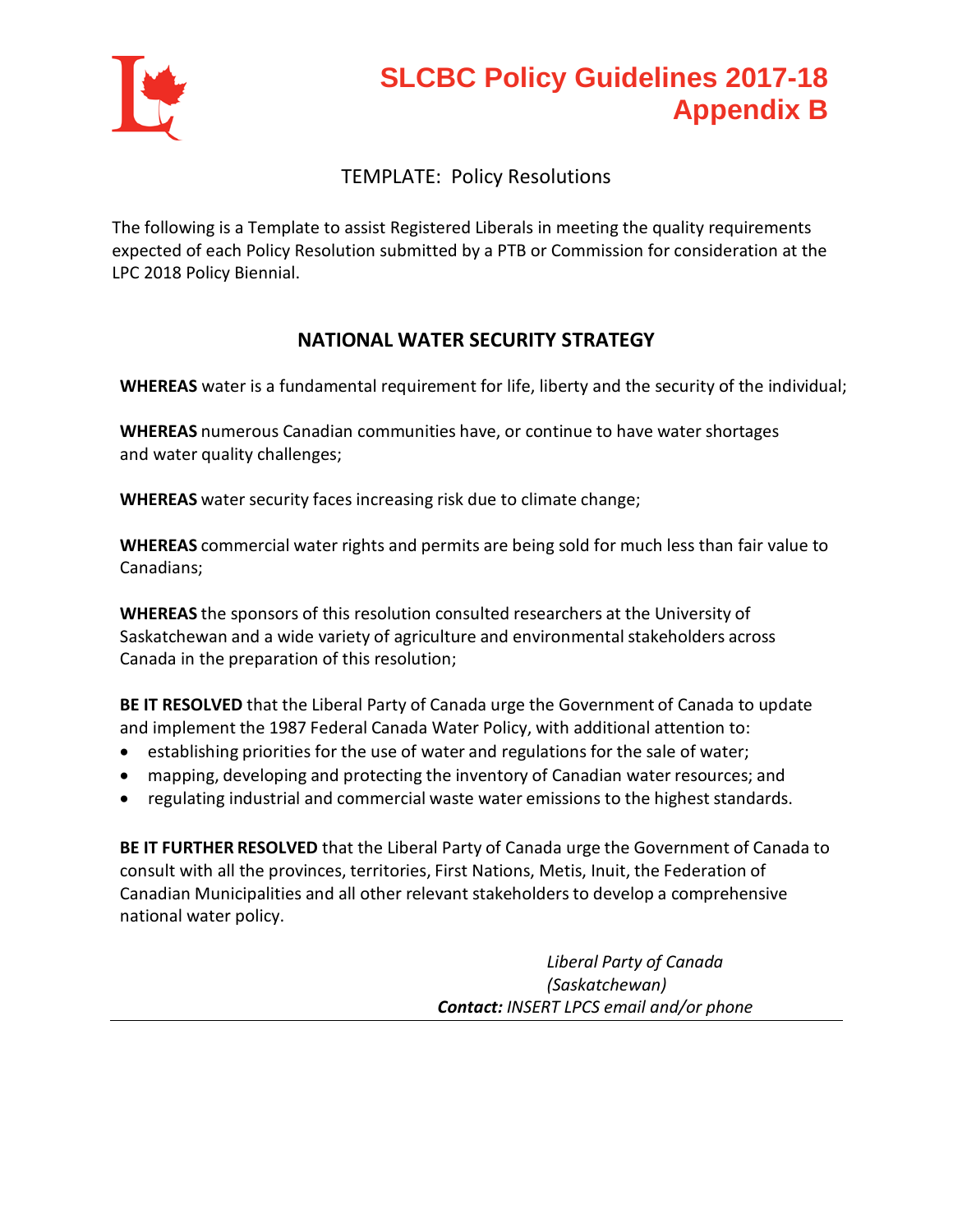

#### **TERMS OF REFERENCE FOR POLICY WORKING GROUPS (A TEMPLATE)**

Each Policy Working Group should develop a Terms of Reference reflecting the following elements:

#### **What is the public policy issue to be addressed?**

[Provide a short, concise description of the issue and its relationship to the federal government's jurisdiction or area of influence]

#### **What is the goal of the working committee – how will its success be measured?**

[What is the working group expecting to do and what is its expected outcome – research related to the issues leading to a report, a set of recommendations, a policy resolution?] [Equally important is to clearly state what will not be considered or included]

#### **Membership and Chair**

A list of members and the chair, with a brief note of their interest or qualifications [Desirable that the membership include a majority who are not members of an SLC Executive]

#### **What are the tasks to be addressed by a working group?**

To prepare a background paper to inform the development of one or more high-quality policy resolutions. Key elements of the tasks should include, at a minimum, research leading to:

- An identification of relevant legislation/programs and their limitations and role of the federal government.
- An understanding of the challenges pros and cons associated with the issue.
- An assessment of how to apply Liberal values to potential solutions.
- Identifying and describing the options for action.
- A report, addressing the requirements listed in Section 9 of the SLC Policy Manual, and including analysis and recommendations.
- One or more policy resolutions meeting the criteria set out in Sections 4 and 5 of the SLC Policy Manual.

#### **Key Target Dates**

#### **Operating Principles for the Working Group**

[Address matter of quorum, decision making, and related governance matters]

An example of a completed background document is included for reference in Appendix B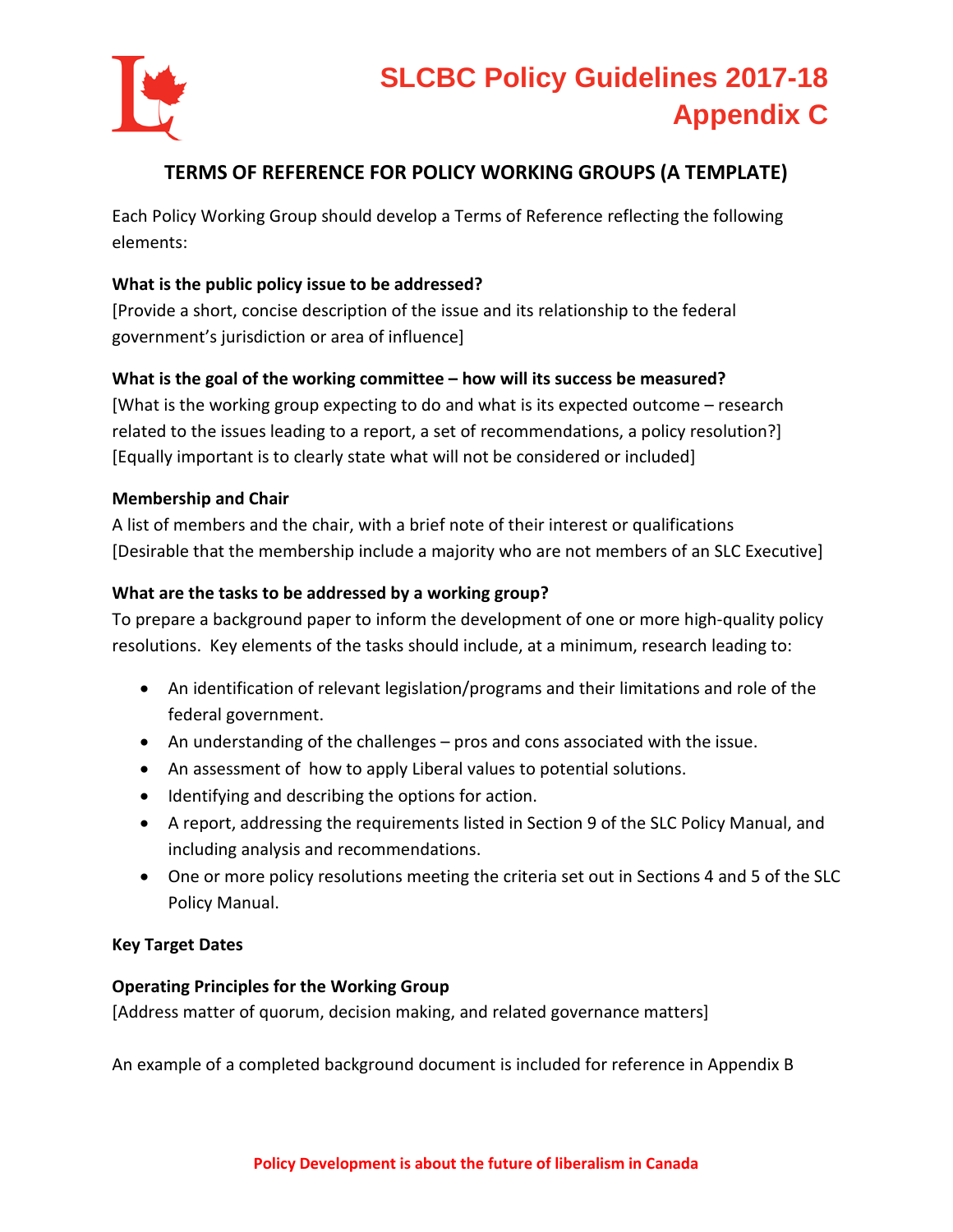

## **SLCBC Policy Guidelines 2017-18 Appendix D**

Prepared by Judy Berg 2017-0223

### **A POLICY WORKING GROUP BACKGROUND PAPER EXAMPLE FROM LIVE-IN CAREGIVER PROGRAM**

#### **WHAT IS THE PUBLIC POLICY ISSUE, INCLUDING KEY CONCERNS, TO BE ADDRESSED?**

Changes made by the Conservative government in 2014, renamed the Live-In Caregiver Program (LICP), In-Home Caregiver; shifted emphasis to 'live-out'; and repositioned it within a revised TFWP. This increased the administrative complexity for sourcing caregivers from offshore, significantly increased costs, and virtually eliminated the possibility of application approvals for live-in arrangements. Additionally, processing times were significantly slowed and the cap that was placed on the number of PR applications to be processed annually created hardship for caregivers already in Canada. Changing demographics of an aging population suggest that these policies will further hinder elder at-home care options.

The Senior Liberals' Commission in BC (SLCBC) became aware in early 2016 of the shortcomings of the 2014 LCG policy changes. The SLCBC created a policy working group to better understand the issues within the In-Home Caregiver program from the client perspective and to develop specific recommendations for consideration by the federal government

#### **WHAT IS THE GOAL OF THE WORKING COMMITTEE – HOW WILL SUCCESS BE MEASURED?**

A review of the legislative changes made to the LICP; awareness of the implications of the changes for the client (childcare, disabled, elder care); implications of the policy changes on the Caregiver; examination of the policy changes in the light of Liberal values; consideration of the impact of workforce requirements of the future based on changing demographics.

Prepare a resolution supported by this evidence in the form of a report to accompany the resolution, submitted to the SLC for consideration at the biennial Policy Resolution convention.

#### **MEMBERSHIP**

#### *Judy Berg, Chair*:

SLCBC rep Kelowna-Lake Country EDA; (ret'd) - Regional Director, Public Affairs, Human Resources Development Canada (HRDC) (also Employment and Immigration Canada), Alberta/NWT Region; Regional Director, Public Affairs, Western Economic Development, BC/Alberta Region; Regional Director, Labour Market Operations, HRDC, Alberta/NWT Region.

*Elaine Olson:* SLCBC rep Abbotsford EDA; President, Worldwide Nannies for 33 years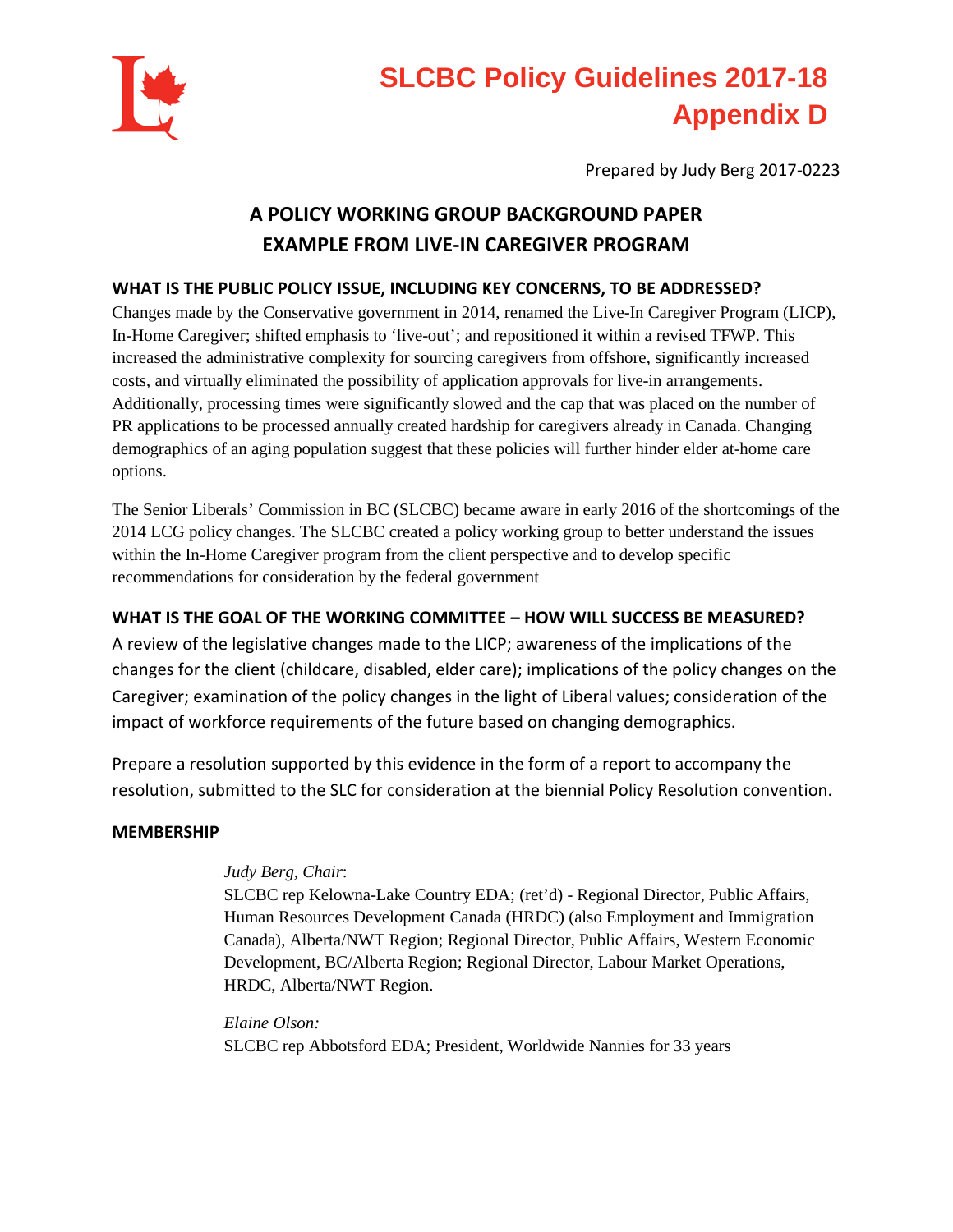#### *Jean Lewandowski:*

SLCBC rep Vancouver Quadra EDA; (ret'd) Information Technology; executive SLCBC; Rep: Women Liberals Commission of BC; website management SLCBC.

#### **Third Party Advisors:**

*Manuela Gruber Hersch*; Director of the Association of Caregivers and Nanny Agencies Canada (ACNA) and General Manager, International Nannies and HomeCare Ltd.

*Marilyn Bachmann;* 4 year former client of the Live-In Care Giver program; and unapproved applicant post-2014 on 3 submissions

*Luke Lewandowski;* SLCBC Director at Large, SLC Webmaster; and former IT consultant

Ex-officio Working Group Member**:**  *Doug McDonald;* Policy Chair BCSLC; Policy Chair NSLC

#### **KEY TASKS**

#### a. **Current legislation and its limitations**

The restructured program is failing to provide timely solutions for those needing live-in caregivers. The 2014 policy changes increased processing times from weeks to months – a delay that poses an impediment for seniors whose personal care needs can develop quickly with the result that individuals who could be cared for at home are often admitted to hospitals where, on average, 15% of acute care hospital beds are occupied by seniors awaiting access to alternative care facilities. This unnecessary occupancy of acute care beds is costing 2.3B annually,

According to data from Employment and Social Development Canada's Foreign Worker System, the number of new Labour Market Information Assessment (LMIA) applications received for registered nurses, licensed practical nurses (LPN), nurses-aids, homemakers, housekeepers, babysitters, nannies, etc declined from 2,887 during Q4/2014 to 2,578 during Q4/2015 and 2,570 during Q2/2016. The number of LMIA applications processed declined from 3,715 during Q4/2014 to 2,316 during Q4/2015 and 2,039 during Q2/2016. Successful applications declined 45% from 3,421 during Q4/2014 to 1,957 during Q4/2015 and 1,699 during Q2/2016. The number of rejected applications increased from 7.5% during Q4/2014 to 16% during Q4/2015 and 17% during Q2/2016. Not only are fewer applications being processed, but more are being rejected, at significant cost to clients.

#### • **Challenges – pros and cons associated with the issues**

There is significant cost savings when the number of seniors occupying acute care beds, awaiting placement in other institutions, is reduced. The personal and societal benefits are immeasurable when dignity and control are honoured by keeping the client in familiar environs surrounded by family and life-long memories. Medical observation points to a minimization of client decompensation when receiving at-home care versus institutional care. Both client and caregiver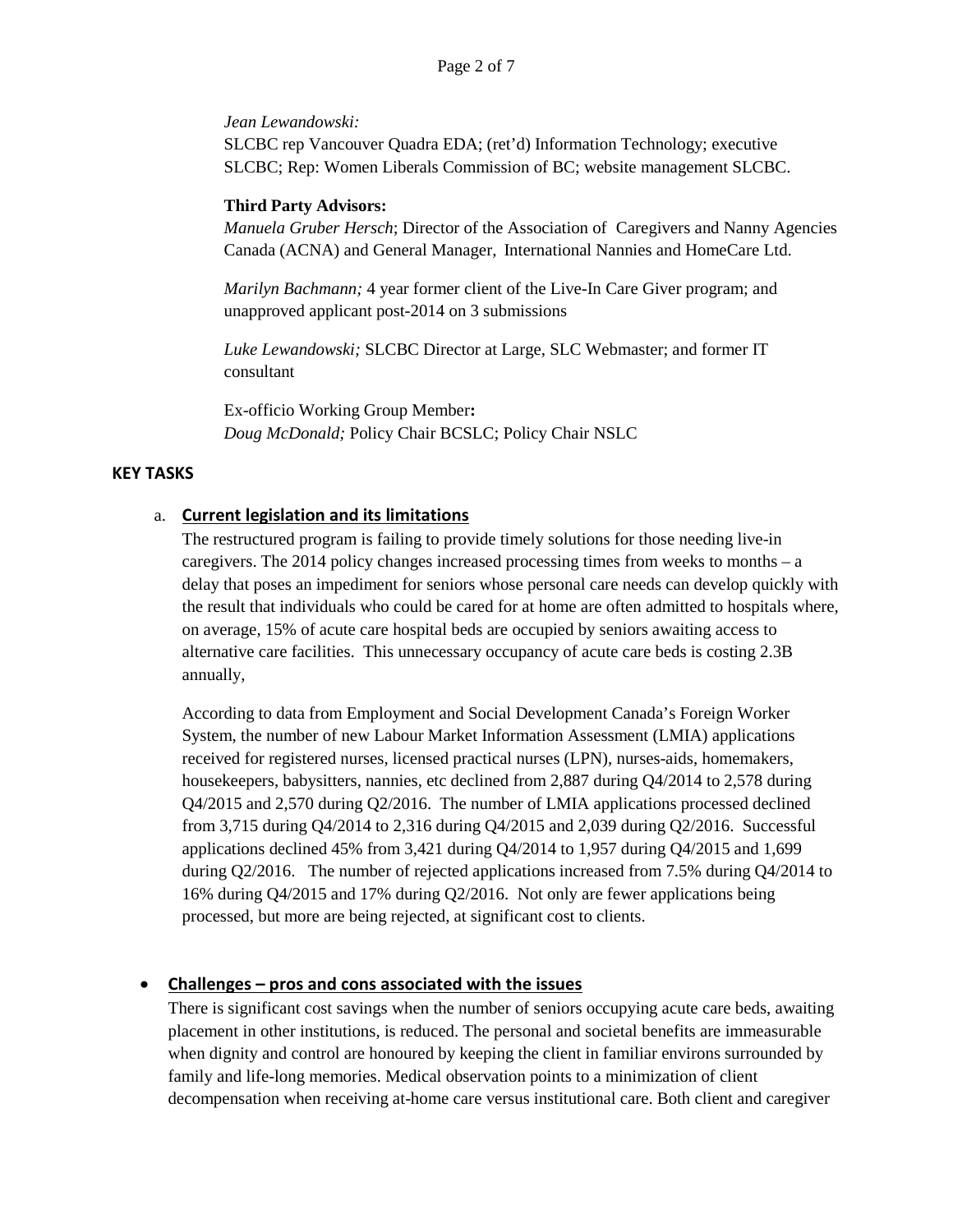benefit from this relationship; the client receives care from a trusted, familiar carer, while the live-in caregiver benefits by having a support system to integrate into a new society and culture. A significant benefit to government of an effective in-home care program is to reduce the demand for acute care hospital beds.

#### • **How to apply Liberal values**

Our live-in caregiver recommendations are based on values that withstand the cultural test of respect for elders and the disabled, which is, unfortunately, inherently deficient in an institutional "nursing care" model. We address the need for support options in a society where families can often be separated by thousands of miles and or even countries apart. Offshore live-in caregivers allow for the dignity, control and quality of life that is the cornerstone of Aging-in-Place; surrounded by familiar friends, family and life-long memories.

The 2015 Liberal platform recognises the value of an effective In-Home Caregiver program:

**A New Health Accord (page 12)**: "As an immediate commitment, we will invest \$3 billion over the next 4 years, to deliver more and better home care services for all Canadians. **This includes more access to high quality in-home care givers,** financial supports for family care, and, when necessary, palliative care."

**Quality of Service (page 48)**: "Busy Canadians deserve better service from their government. We will establish new performance standards, including streamlining applications, reducing wait times, and offering money-back guarantees."

**Hiring Caregivers (page 63):** "We will make it easier and more affordable for families to hire caregivers. Canadian families looking for caregivers to help family members with physical or mental disabilities must pay a \$1000 Labour Market Impact Assessment fee. **We will also work with provinces and territories to develop a system of regulated companies to hire caregivers on behalf of families**. This will make it simpler for families to hire caregivers, and protect caregivers by allowing caregivers to change employers in the cast of bad relations or abuse."

The "Palliative and Home Care" resolution approved during the 2016 Biennial Policy Plenary requests the government implement a national program of home and palliative care. While the In-Home Caregiver program is not specifically mentioned, such a program is a critical component of an effective home and palliative care program.

In September 2016, the House of Commons Standing Committee for Human Resources, Skills and Social Development and the Status of Persons with Disabilities released their report with recommendations to enhance the TFWP. The committee received a number of depositions from several witnesses familiar with the In-Home Caregiver program. However, the final report was largely silent on the In-Home Caregiver program and fell short of addressing our intervenors concerns. We would welcome consideration of our report in the government's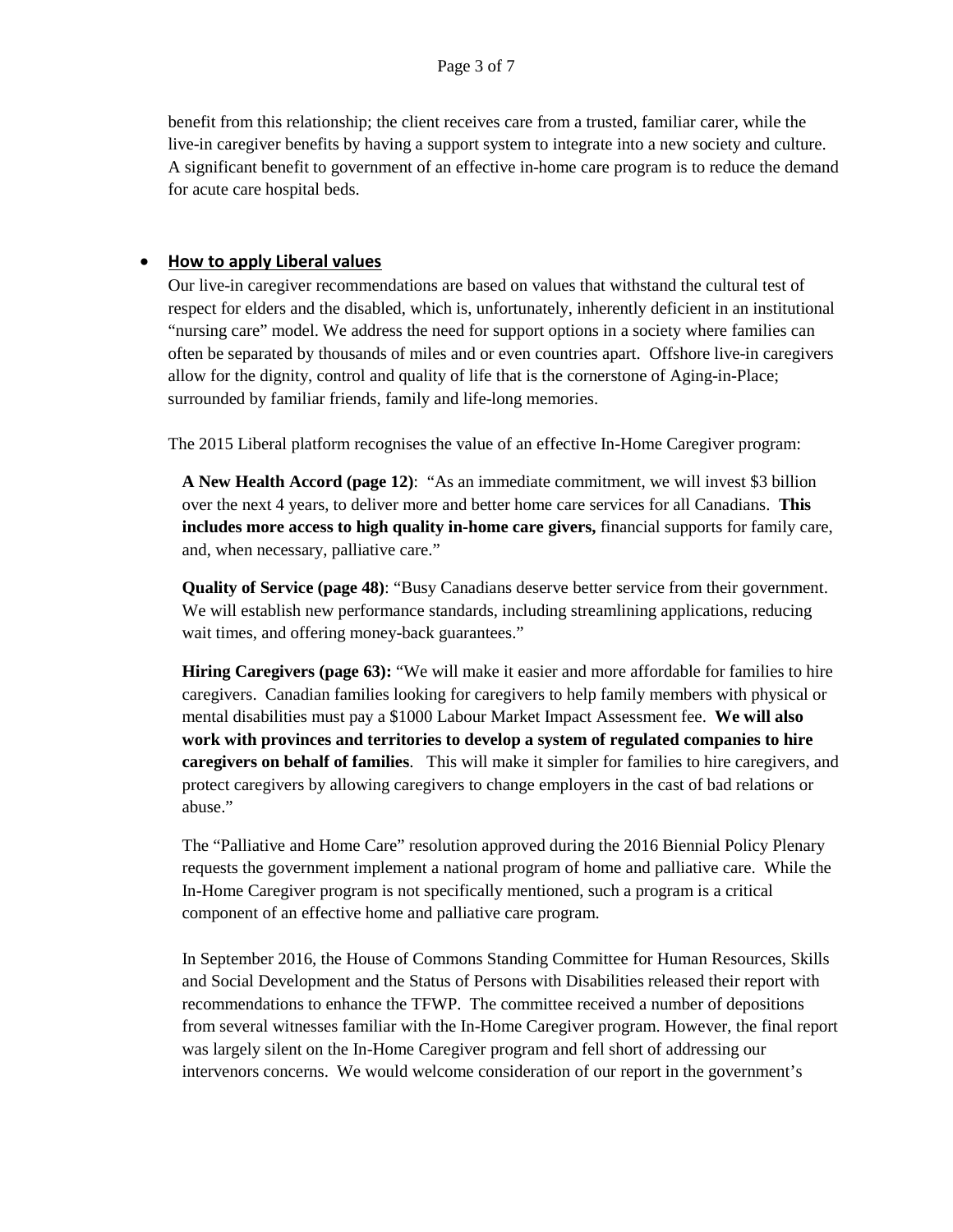response to the recommendations of the Standing Committee.

#### • **What are the options for action**

- **1. Remove the 'In-Home Caregiver' program from the complex rules and procedures associated with the Temporary Foreign Worker Program (TFWP)**  Specifically, we recommend that:
	- i) *Remove the In-Home Caregiver program from TFWP* The In-Home Caregiver program should immediately be removed from the TFWP and the application requirements to source offshore caregivers simplified.
	- ii) *Reduce high application fees* The application fee for an LMIA be eliminated consistent with the government's 2015 platform commitment ("...must pay a \$1000 Labour Market Impact Assessment fee. **We will eliminate that fee."**) which we understand to mean there will be no processing fee for caregiver applications. Should the government decide a reduced application fee be applied, we recommend reimbursement of the fees to unsuccessful applicants consistent with the Liberal 2015 platform, ("We will establish new performance standards, including streamlining applications, reducing wait times, **and offering money-back guarantees.")**
	- iii) *Regulate Recruitment Agencies to identify, place and monitor services to clients and caregivers ( Appendix D)*. We noted, in section "g. Living with Dignity", that we do not know the Government's intention in relation to its 2015 election platform commitment to "work with provinces and territories to develop a system of regulated companies to hire caregivers on behalf of families." However, we totally support the principles under the current guidelines that state that an employer of an in-home caregiver does not need to use a third party consultant to make a successful LMIA application. Should the client choose to use a third party consultant, such consultants should be adequately regulated with appropriate criteria established by the Government of Canada to ensure the quality of the services provided. The government might also add a requirement that such consultants continue to monitor the relationship between the client and caregiver to ensure that the terms of the employment contract are being met. Use of a third party consultant such as an immigration consultant should not create any perception of a bias toward a successful decision.
	- iv) *Keep the program affordable; with direct client/caregiver employment contracts*. We strongly believe that the current practice of direct client/offshore live-in caregiver employment contracts effectively serves both parties' interests. The client becomes the employer, entering into a direct contract with the caregiver. Integral to our recommendation is that the employment contract remains between the client and the offshore live-in caregiver. Maintaining the current relationship between client and caregiver is central this recommendation.
	- v) *Ensure client and caregiver understand rights and responsibilities under Canadian law.* Regulated Recruitment Agencies should be trained and mandated to assist with the contract negotiations to ensure both the client and the caregiver understand their rights and responsibilities with respect to Canadian law, including provincial employment standards.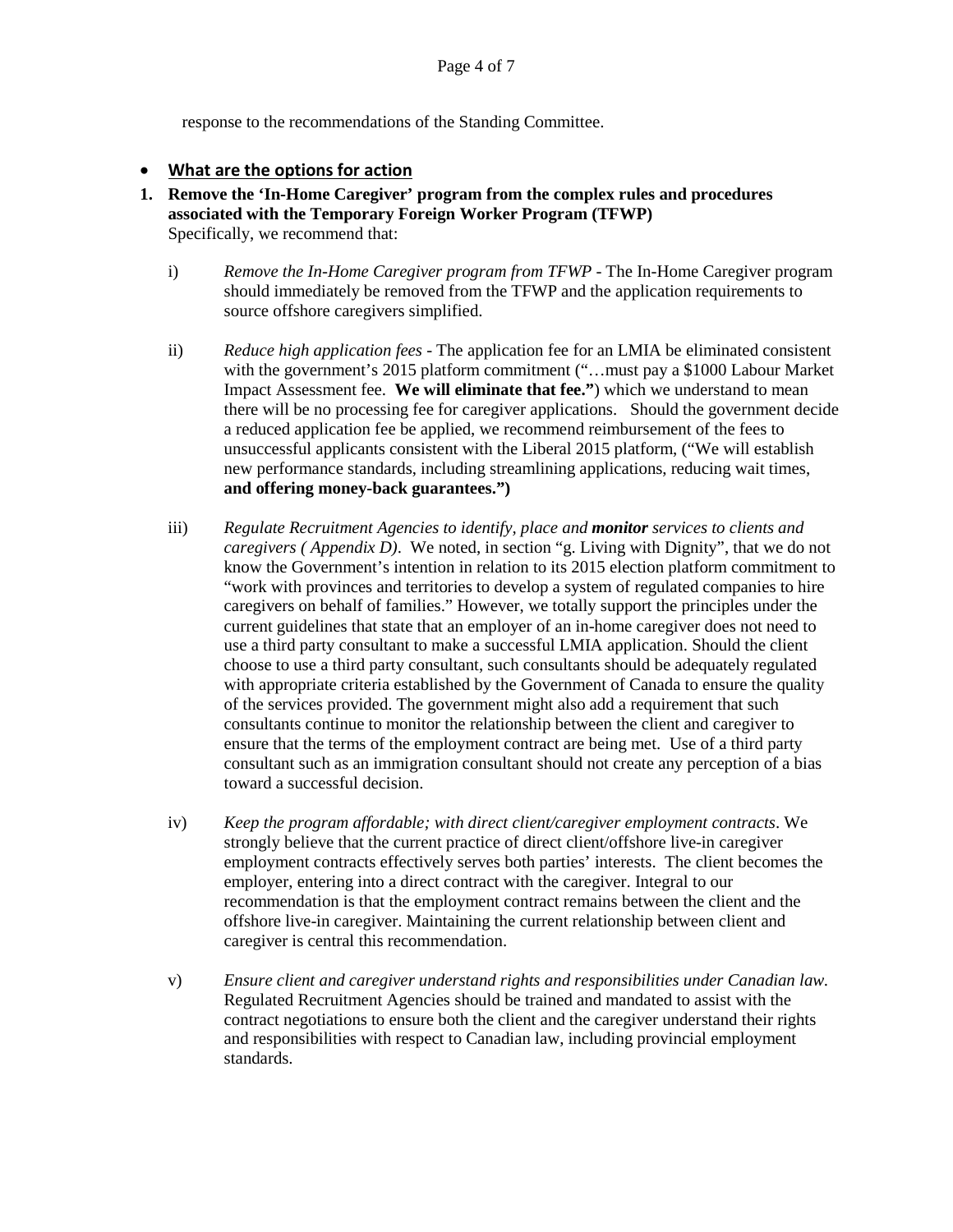- vi) *Compensation for an offshore live-in care giver should be based on an hourly wage reduced by a deemed value of room and board as set by provincial governments, thereby making the program more attainable and affordable to seniors and disabled adult clients.*
- vii) *Waive the requirement for LMIA in areas with historic skill shortages to expedite timely processing*. In historic areas of skills shortage, the need for LMIA be waived, enabling timely processing of offshore workers; timeliness is of the essence for interventions in senior care. The government should consider adding live-in caregivers for seniors and adults with disabilities to the Skills Shortage List.
- viii) *Consider live-in or live-out as equitable options for client and caregiver*. Although our recommendations highlight the need for live-in caregivers, we appreciate there may be circumstances where client and caregiver agree that live-out arrangements are consistent with the care needs of the client. Approvals of applications should not have a predetermined bias.

#### **2. Develop program policy to reflect the unique needs of the client group**

Timeliness and consistency are critical in placing in-home caregivers with a senior and/or disabled population. Affordable, rapid processing of applications devoid of unwieldly bureaucracy is paramount.

Specifically, we recommend that:

- i) *Standards be established for speed of application processing, consistent with the 2015 Liberal platform* ( "Busy Canadians deserve better service from their government. We will establish new performance standards, including streamlining applications, reducing wait times, and offering money-back guarantees.")
- ii) *Honour client dignity and unique needs by placement of a dedicated live-in caregiver*. A dedicated caregiver is essential to the intimate relationship needed between client and caregiver versus the revolving door of changing caregivers, by shift and by day, normally the standard of delivery services through private and public homecare placement agencies. It assures optimal, personalized care and greater quality of life for the client.
- iii) *Decentralized application and decision-making at local federal ministry offices* is necessary for a client-centered, quick response service delivery. The 2014 policy changes centralized all decision-making in Toronto further delaying the processing times and effecting a disconnect between the decision-maker and the applicant.
- iv) *Work Permits issued in a timely manner to allow for change of employers*, subject to "just cause". Work permits should be issued for the duration of the job offer, to a 2 year maximum, with renewals to the current 4 year and three month maximum prior to applying for PR. Should the relationship break down for extenuating reasons, the caregiver should be able to be placed with another employer as quickly as possible, which can occur when work permits are not attached to the employer but to the geographic area and sector. We support the House of Commons Report Recommendation 14 to take… "immediate steps to eliminate the requirement for an employer-specific work permit; provided that it implement appropriate measures to ensure temporary foreign labour is only utilized within the existing provisions of the LMIA process,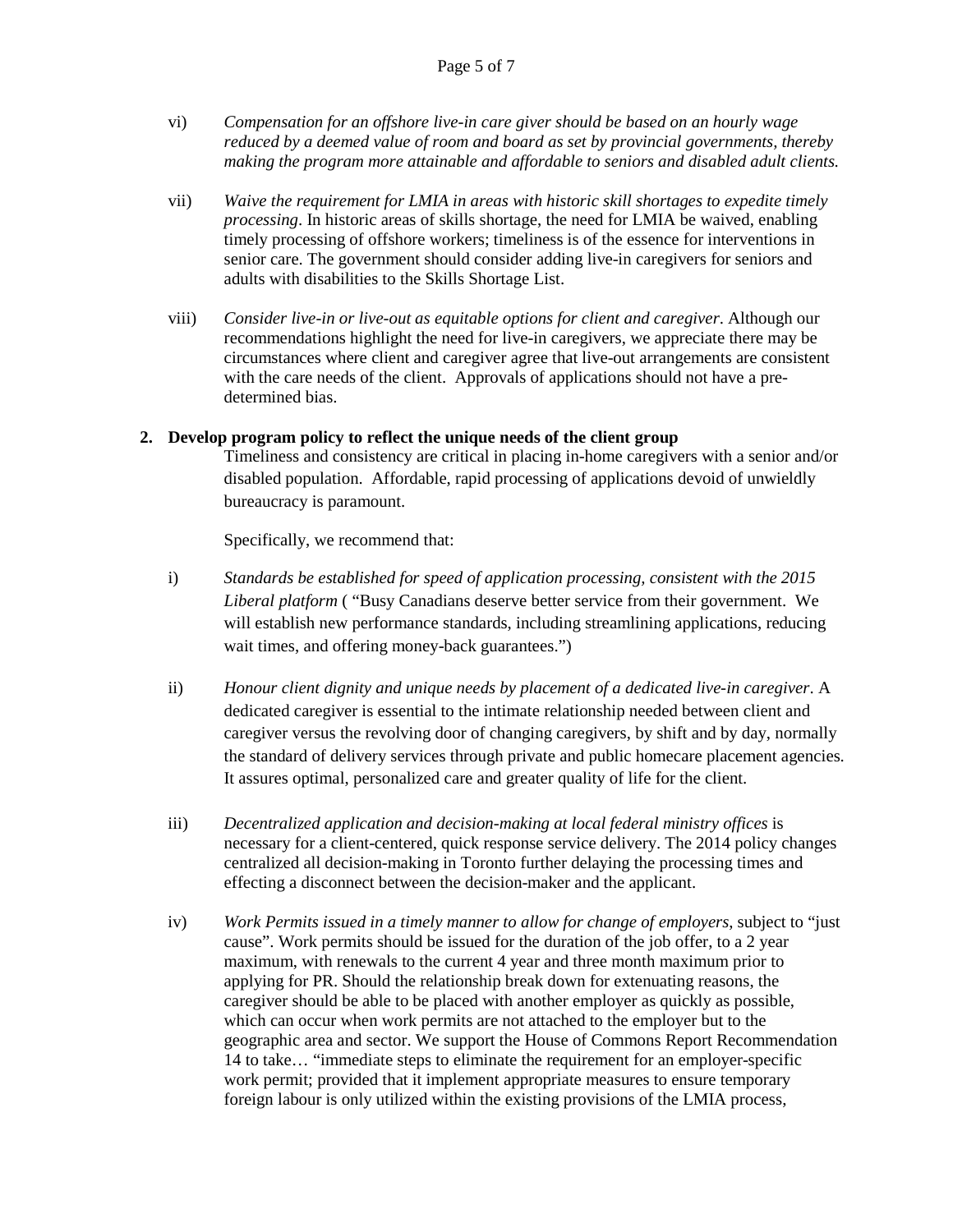including sector and geographic restrictions". We believe, however, that the rights of the client also need to be protected and would add to this recommendation the following point (v).

v) *Work Permits to protect the rights of the client*. In recognition of the costs associated with bringing in a caregiver, and of the critical health needs of the client, a minimum duration of commitment on the part of the caregiver and of the client (potentially 3 months) should be required, unless there are extenuating circumstances, before the caregiver can apply for a new work permit with another employer. The LMIA should be waived for a replacement caregiver for the original client as long as the placement is in the same geographic area, thereby, speeding up the time it takes to replace the caregiver.

#### **3. Honour the 1982 commitment to permanent residency**

The Liberal promise for PR, made in 1982, is a cornerstone of the program and must be maintained. Skilled personnel from third world countries are being recruited to meet a Canadian shortage. In the past, PR has taken upwards to 8 years, which is a significant hardship for uprooted families. Family reunification, as quickly as possible, serves to stabilize families and is reflective of Canadian and Liberal values.

Specifically, we recommend that:

i) *Honouring the 1982 commitment for Permanent Residency.* Remove the 2014 cap on processing for PR and clear the backlog as quickly*.* Remove the 2014 cap on processing for PR and clear the backlog as quickly as possible in keeping with the Liberal Platform on immigration (source Liberal Platform 2015) …("Busy Canadians deserve better service from their government. We will establish new performance standards, including streamlining applications, reducing wait times, and offering money-back guarantees.")

#### **4. Live-in caregivers be considered in a continuum of options for caregiving.**

Specifically, we recommend that:

- i). *Any national strategies relative to caregivers, seniors or dementia should include the possibility of live-in caregivers as an important aspect of a new health accord that addresses home care.* Optimal quality of life is afforded seniors through Aging-in-Place options. Retention in the family home as long as possible should be the cornerstone of all government policies on senior care. We welcome the opportunity for input to these strategies.
- ii) *A live-in caregiver component, as we have outlined, be acknowledged under the new Health Accord* consistent with the following commitment ("As an immediate commitment, we will invest \$3 billion, over the next four years, to deliver more and better home care services for all Canadians. This includes more access to high quality inhome caregivers, financial supports for family care, and, when necessary, palliative care." *(https://www.liberal.ca/realchange/a-new-health-accord/Liberal website: A New Health Accord)*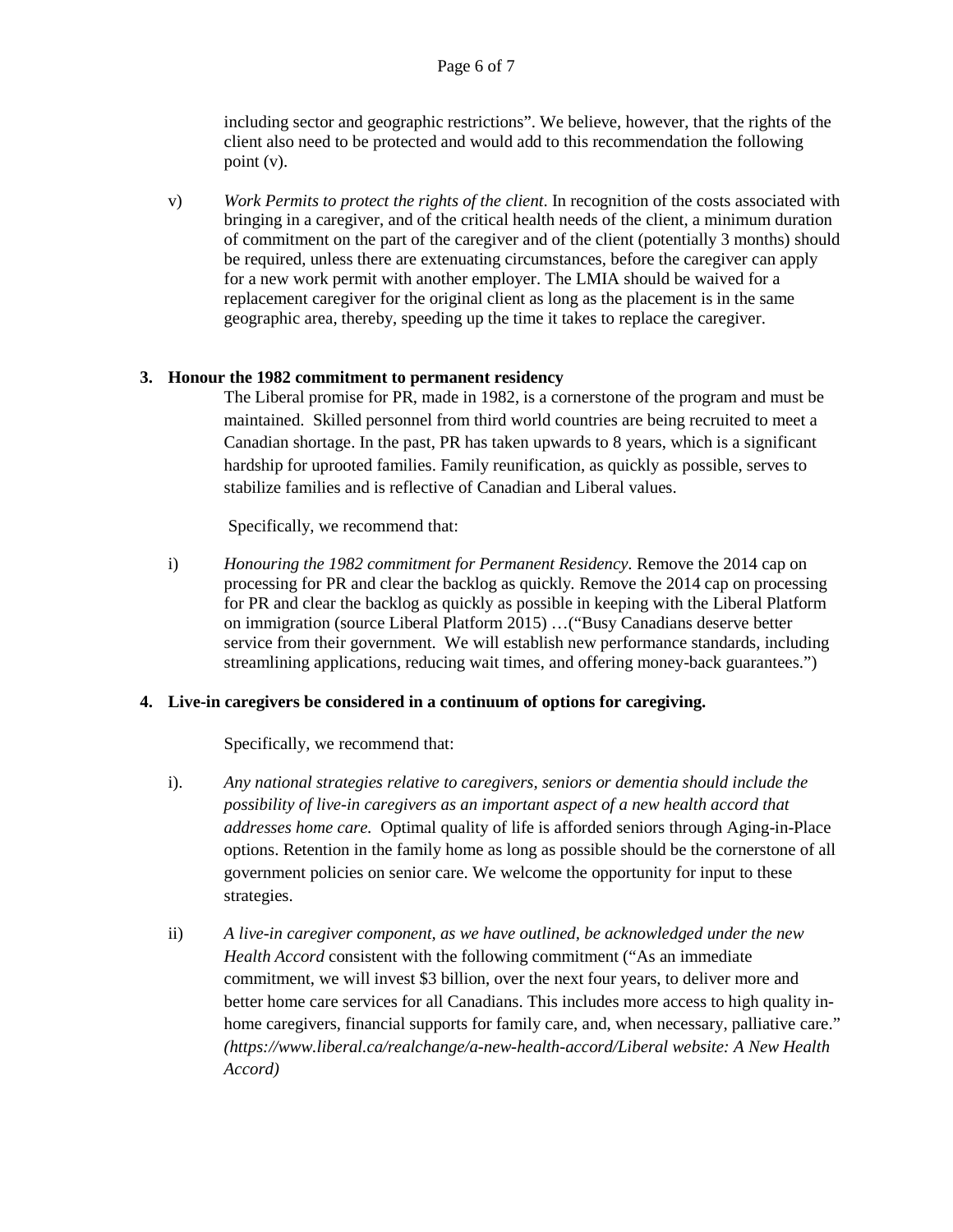#### **KEY TARGET DATES**

November – approval of SLCBC Executive December – approval of SLC December – approval of LPC Policy Chair January  $26<sup>th</sup>$  – report finalized for submission to BC Caucus Feb. 15 – phone call with MP Chair Seniors Standing Committee February 28 – report submitted to three federal Ministers March discussion on policy change review

#### **OPERATING PRINCIPLES**

- Committee meeting to be conducted by teleconference on a regularly scheduled basis with members preparing material for discussion in advance. Materials to e provided 1 week in advance of the conference call.
- Consultations with third party experts in the field on a as needed basis.
- Review of draft reports by third party resources.
- There is no budget for this activity. Special requests for funds were approved by SLC for travel to MC BC Caucus meeting.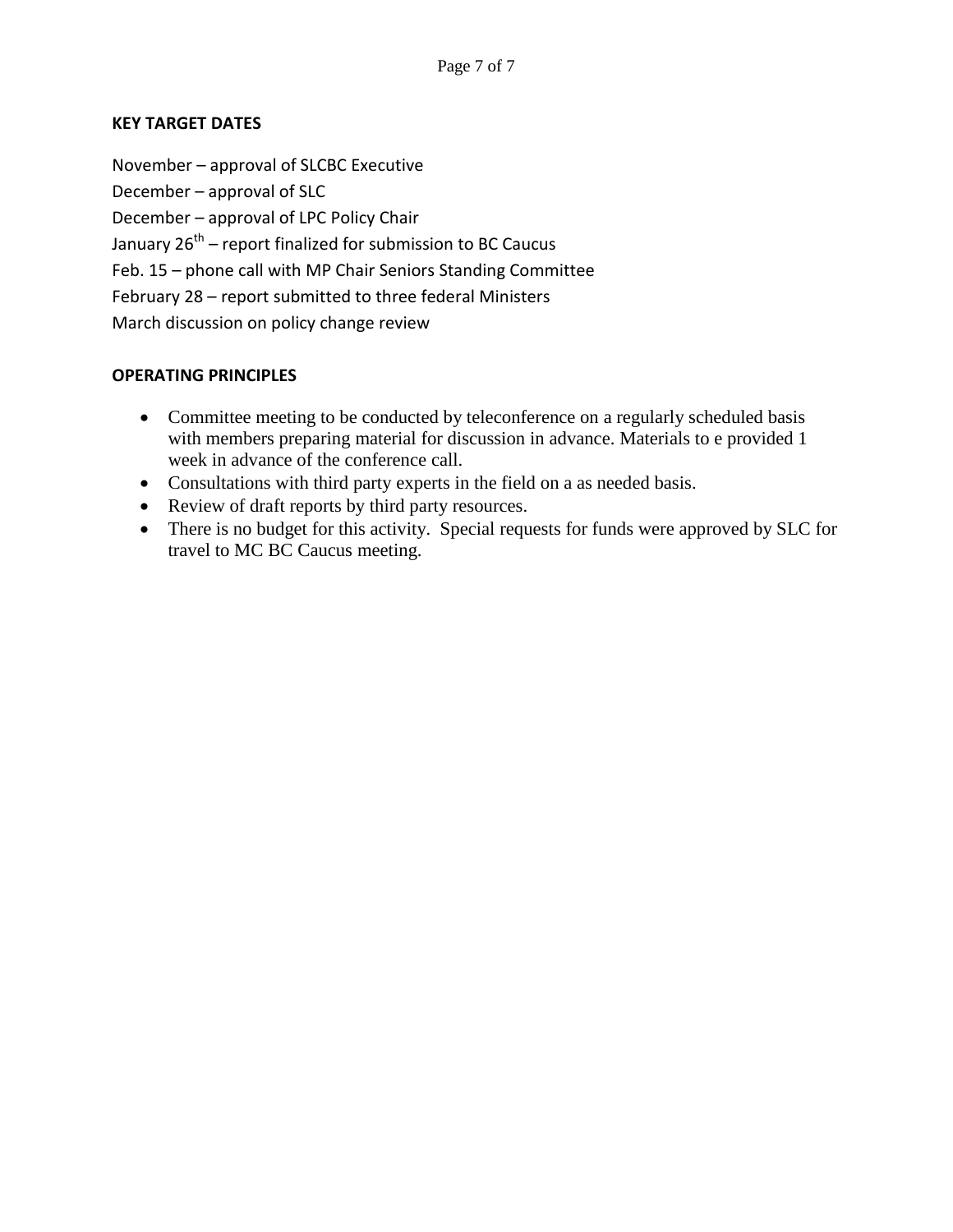

## **SLCBC Policy Procedures 2017-18 Appendix E**

#### **GUIDE TO POLICY MEETINGS**

Policy meetings can take several forms. It is important to match the format of the meeting with the purpose and expectations associated with that meeting. To assist meeting planners choose the appropriate format, the Senior Liberals' Commission in BC has prepared this Guide.

#### **A. TOWN HALL MEETINGS**

#### **FORMAT: generally non-partisan between politicians and constituents PURPOSE: elected officials to communicate with constituents**

Can be conducted face-to-face, through phone calls or on the internet, as a means for elected officials of all levels of government to communicate with constituents on policy or anticipated legislation. Constituents voice opinions or ask questions. Participation is open. Key message is "tell me how this will make my life better." Generally about 20 minutes presentation; prior to opening to questions, for an average of 1 ½ hours. Ideally best if kept to smaller groups (100 or less) to best manage dissonant opinions. Most commonly used to educate and persuade, although input from concerned citizens may influence change to policy.

#### **B. SYMPOSIUM**

#### **FORMAT: usually non-partisan but may be partisan with discussion led by knowledgable speakers and with a chairperson maintaining decorum.**

**PURPOSE**: **stimulate discussion and advance knowledge on a particular topic** Symposiums tend to be more academic, using knowledgeable speaker(s) to address a specific topic for a scholarly discussion. Participants usually self-select for their related expertise or interest in the topic. Careful advance planning and follow-up will fulfill the purpose and provide value for participants.

#### **C. FORUMS**

**FORMAT: can be partisan or nonpartisan with a moderator PURPOSE**: **open and unstructured for anyone to voice opinion** Forums are characterized by openness of discussion; originating in Roman times in public

**Policy Develoment is about the future of liberalism in Canada**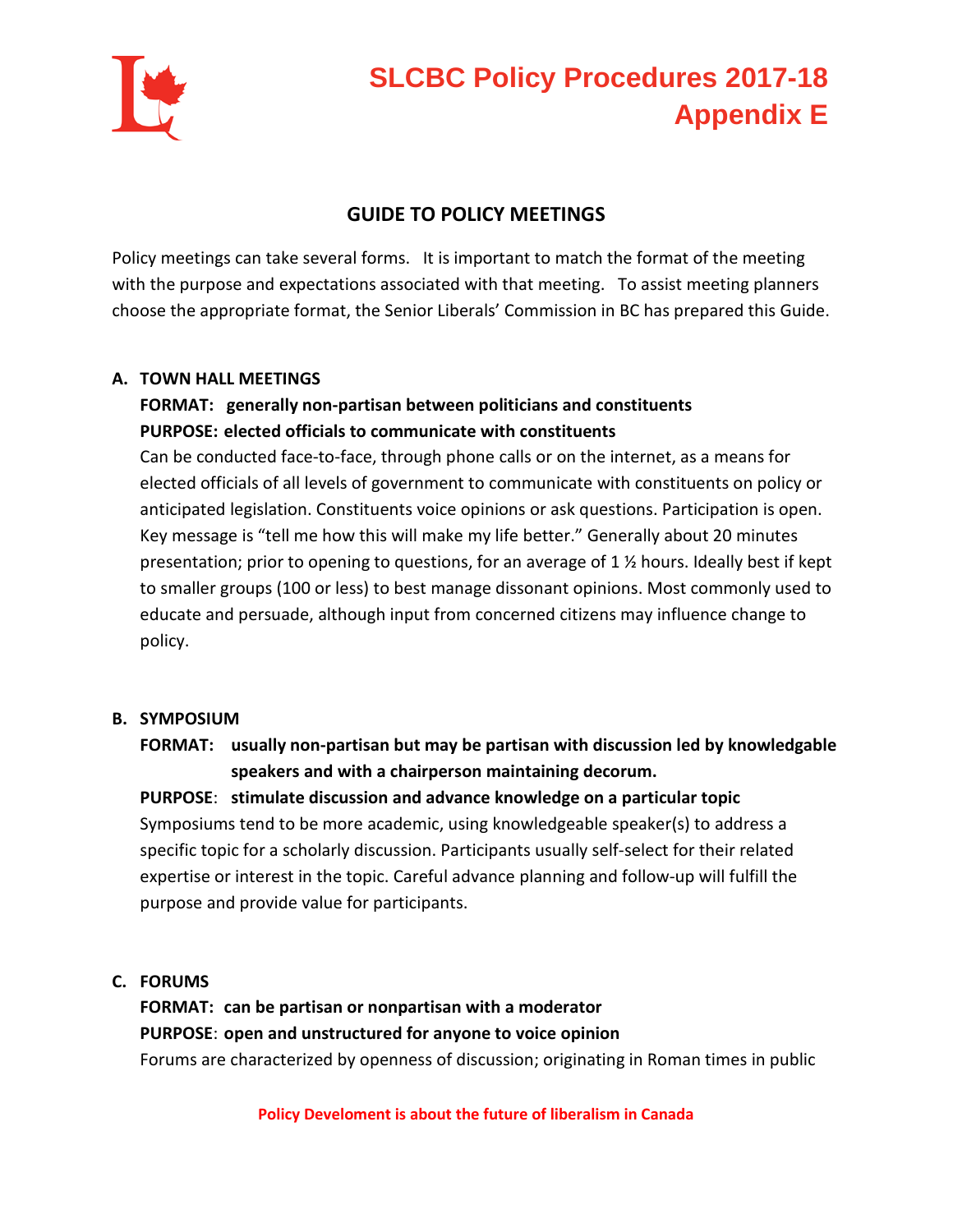squares. Discussion is wide open with varying opinions. Can be in print, internet or public arenas. Most common use today is the internet for niche market topics.

#### **D. ROUND TABLE DISCUSSIONS**

#### **FORMAT: partisan or non-partisan with a moderator**

**PURPOSE**: **provide dissenting , knowledgeable opinions from experts**

This format is most commonly seen today on political talk shows especially on cable television. A panel addresses a topic and each person is given equal opportunity to express their views. The role of the moderator is very significant to the success of the discussion. The moderator needs to be knowledgeable about the topic but does not dominate or overly influence the discussion. Moderators are skilled at bringing out themes, encouraging participation by the panel and keeping the conversation going in a non-judgemental and positive way. Discussions need to be planned and members carefully selected.

#### **E. DISCUSSION GROUPS**

#### **FORMAT: partisan or non-partisan with a facilitator**

#### **PURPOSE: guided small group sharing of ideas, comments, solutions**

Discussion groups are structured for people of similar interests to share ideas, solve problems or make comments. Facilitator's role is to ask the right questions – not provide the "right" answers. They guide the free-flowing discussion ensuring everyone has an opportunity to participate. Open-ended questions and follow-up questions are used to stimulate the incubation of ideas. The questions might be provocative but never argumentative. Facilitators have skills to handle difficult arguments while maintaining a safe environment for debate.

#### **LEADERSHIP STYLES**

#### **CHAIRPERSON**

Chairperson keeps an eye on the agenda without dominating with ideas and solutions. Makes certain agreements are confirmed and recorded; and that responsible people follow-up with commitments, tasks and timeframes.

#### **MODERATOR**

Moderators keep speakers on track; know what topics have been selected for each speaker; keep the conversation flowing in a positive way; and monitors time. Does not add opinions but